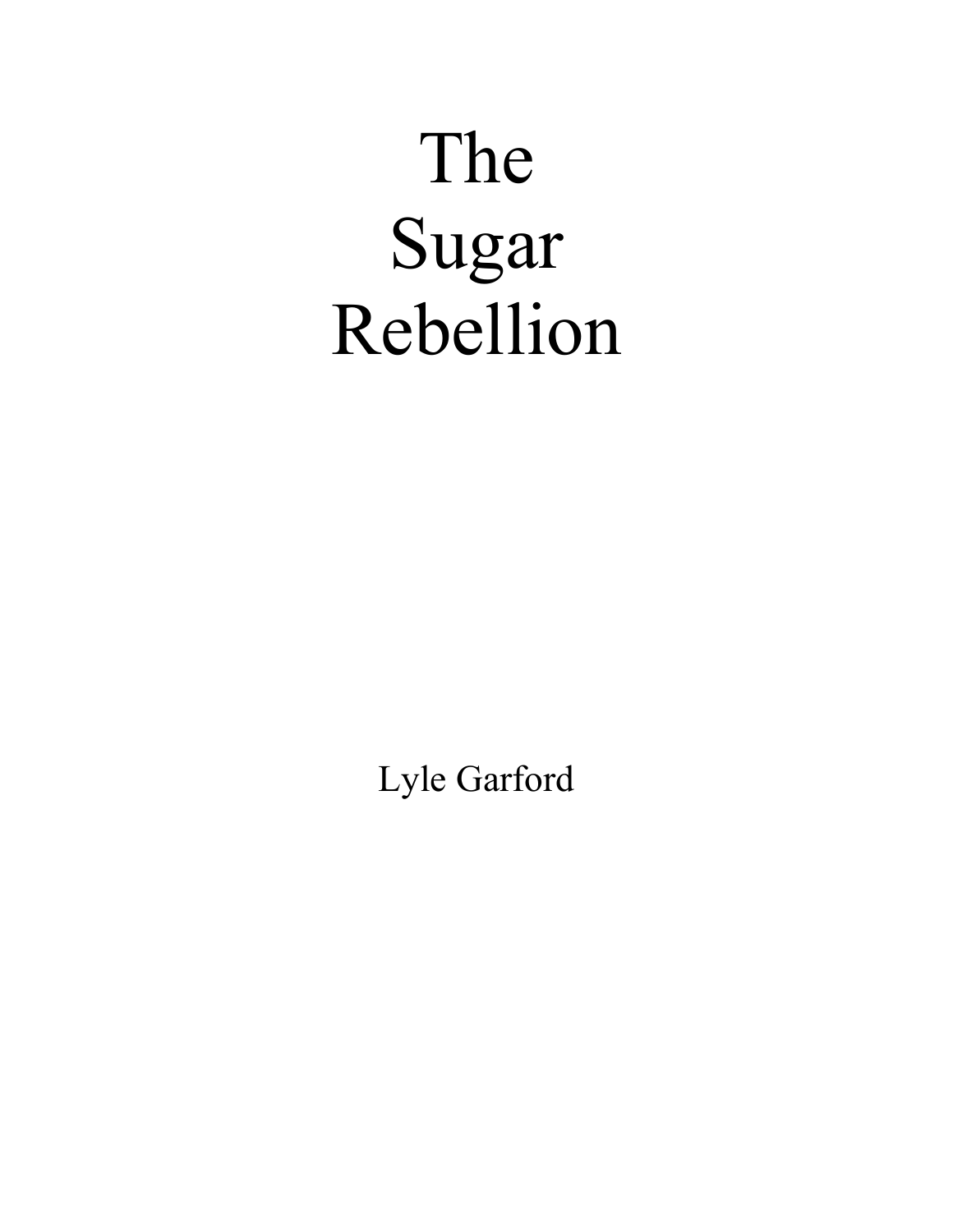Except where actual historical events and characters are being described for the storyline of this novel, all situations in this publication are fictitious and any resemblance to living persons is purely coincidental.

Copyright © 2018 by Lyle Garford

All rights reserved. No part of this book may be reproduced or transmitted in any form or by any means, electronic or mechanical, including photocopying, recording, or by an information storage and retrieval system, without permission in writing from the publisher.

Published by: Lyle Garford Vancouver, Canada Contact: lyle@lylegarford.com

## ISBN

Cover by designspectacle.ca

Book Design by Lyle Garford lyle@lylegarford.com www.lylegarford.com

First Edition 2018 Printed by Createspace, an Amazon.com Company. Available on Kindle and other devices.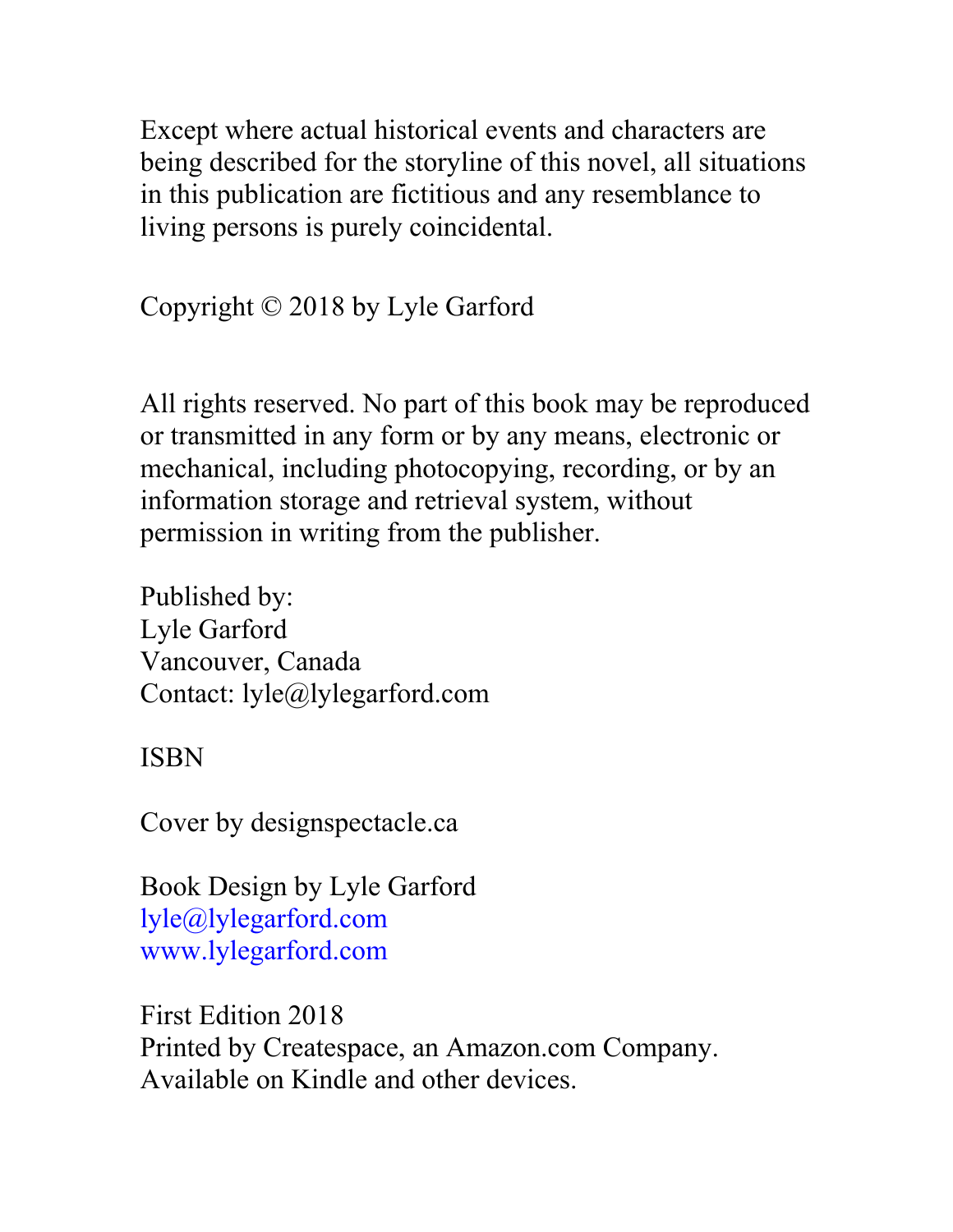Dedication

This one is for Graham and Kellee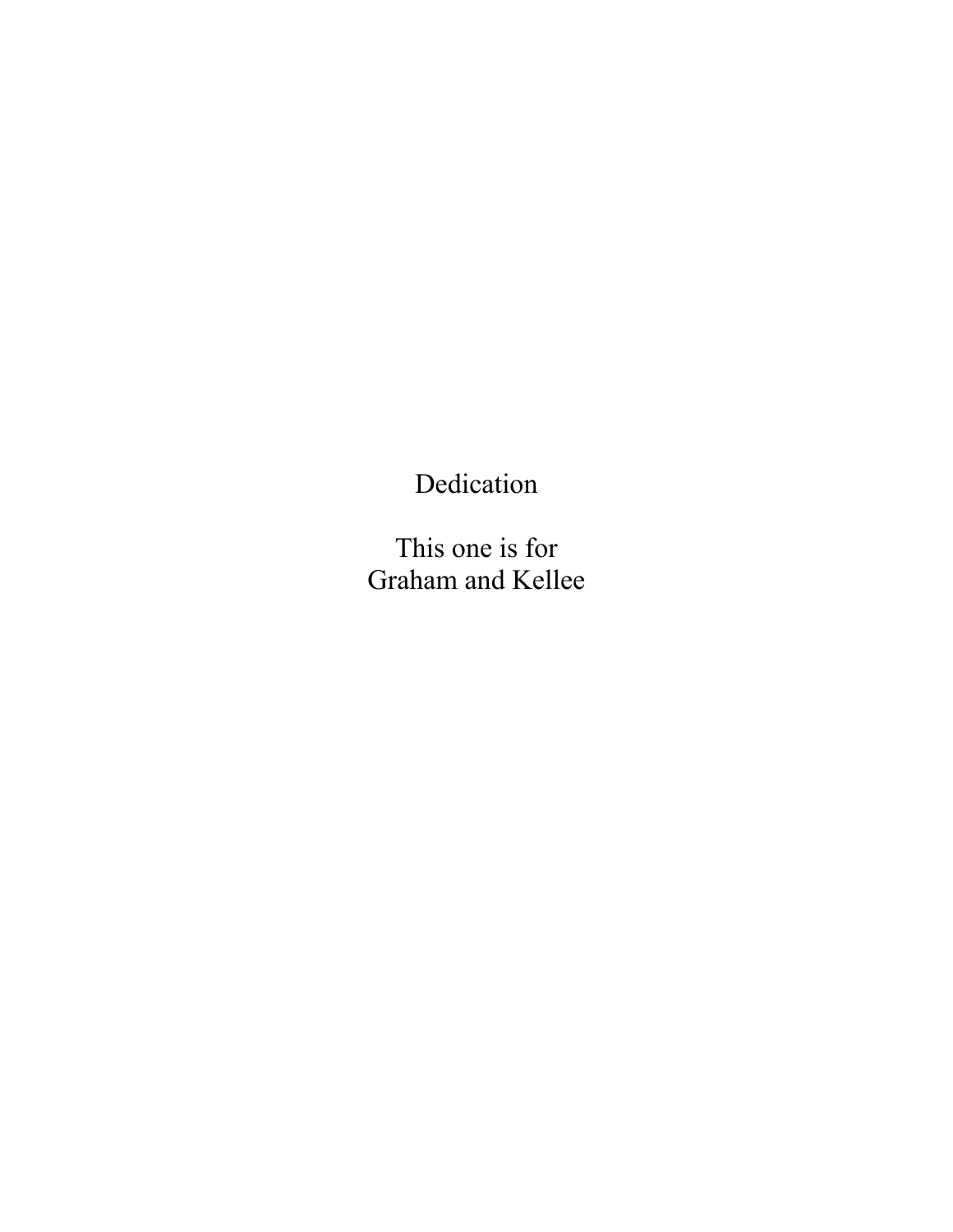Chapter One March 1795 Grenada

The tension and energy in the air was tangible, a physical presence he felt he could reach out and grasp with his hand. Fedon sensed it as he came in, walking to the front of the room and stopping to face the waiting crowd. Two white men followed him in, but they turned away to stand off to the side with their backs to the wall in a deliberate effort to gain distance from the others. The waiting people ignored them and all eyes turned to Fedon in anticipation. The buzz of conversation filling the air dwindled to silence as he held up a hand and they waited for him to speak.

As the growing anger and frustration of the people slowly turned from mere talk to active thoughts and plans to act, everyone knew Julien Fedon was the man to lead them in the coming rebellion. The son of a white French father and a black, former slave mother, Julien was a wellbuilt, handsome man with dark, curly hair flowing to his shoulders and light coffee colored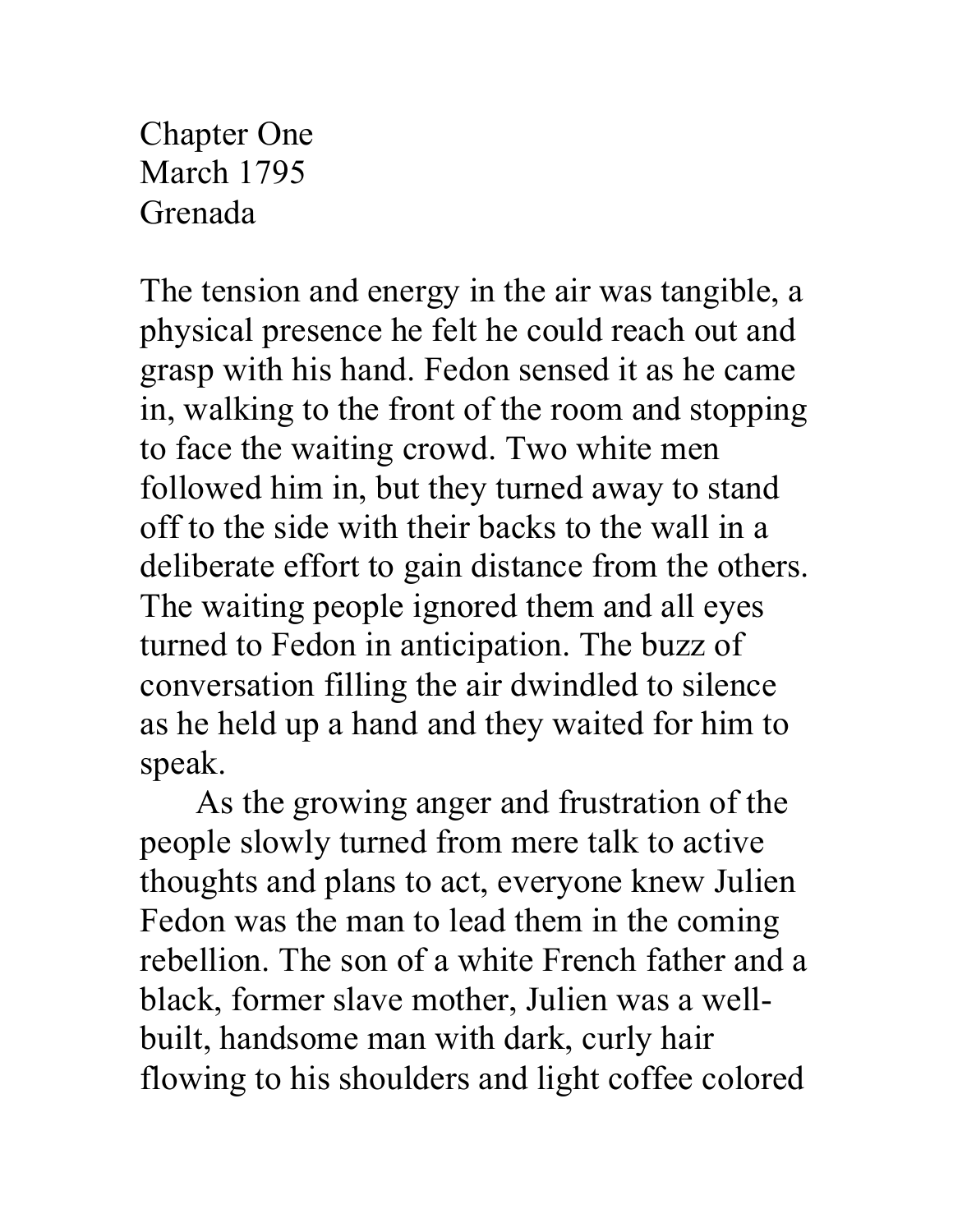skin. This made him part of a large and growing population throughout the Caribbean of mixed race people known as mulattos. Now in his early thirties, he already had the leadership experience of running his own coffee plantation with over one hundred slaves to work it. His natural charm and respectful manner in dealing with people combined to give him a presence people deferred to whenever he came into a room. Fedon radiated strength and could dominate any conversation if he chose to.

For many years now those conversations were about rebellion and the desire to gain a share of the enormous wealth to be had from the plantations of the Caribbean. The vast majority were sugar plantations, but several owners like Fedon were growing other crops such as coffee. The plantation owners and people with French roots on the island of Grenada began to seethe with slow, growing unrest from the moment the island was restored to British rule. The signing of the 1783 Treaty of Versailles returned it to the British when hostilities finally ended in the American War of Independence. Although safeguards to the rights of the French settlers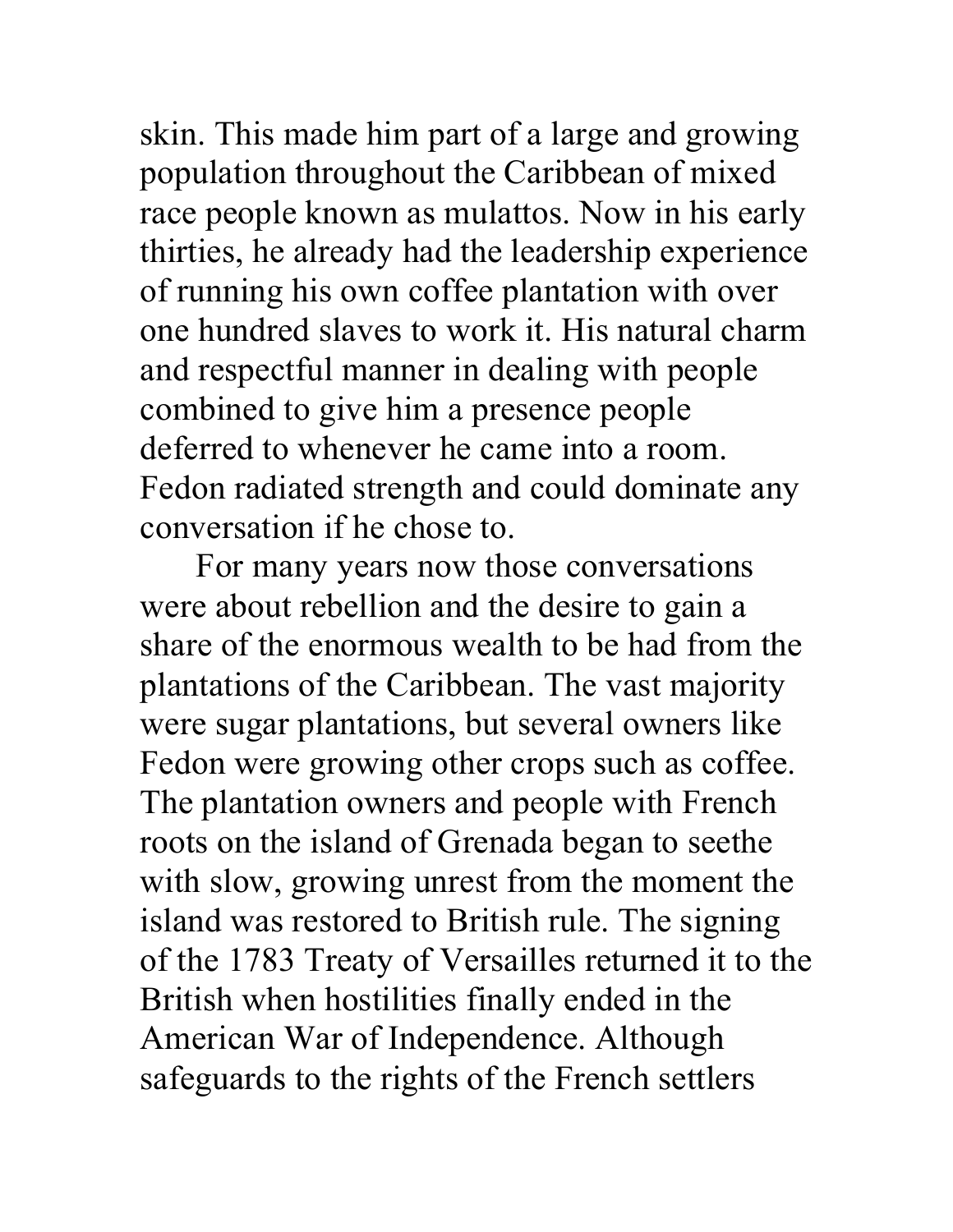remaining on the island were built into the Treaty, in practice they were worth little.

Roughly half of the plantation and business owners on the island were of French origin and a large proportion of these were mulattos like Fedon. Efforts to have their interests and concerns addressed by British politicians on the island were rebuffed at every turn. Many mulattos also retained their belief and ties to the Catholic faith. Ninian Home, the current Governor of the island, was a tyrant as far as the mulatto population was concerned. On taking office he shifted official policy of the British administration from one of passive acceptance of Catholics on the island to active disapproval and periodic, outright persecution.

The Governor also owned the largest number of slaves on Grenada and was well known for his paternalistic, strict treatment of slaves as little better than simple children. The entire slave population of the island knew who he was and loathed him. Grenada was a seething, bubbling pot of anger and frustration ready to boil over.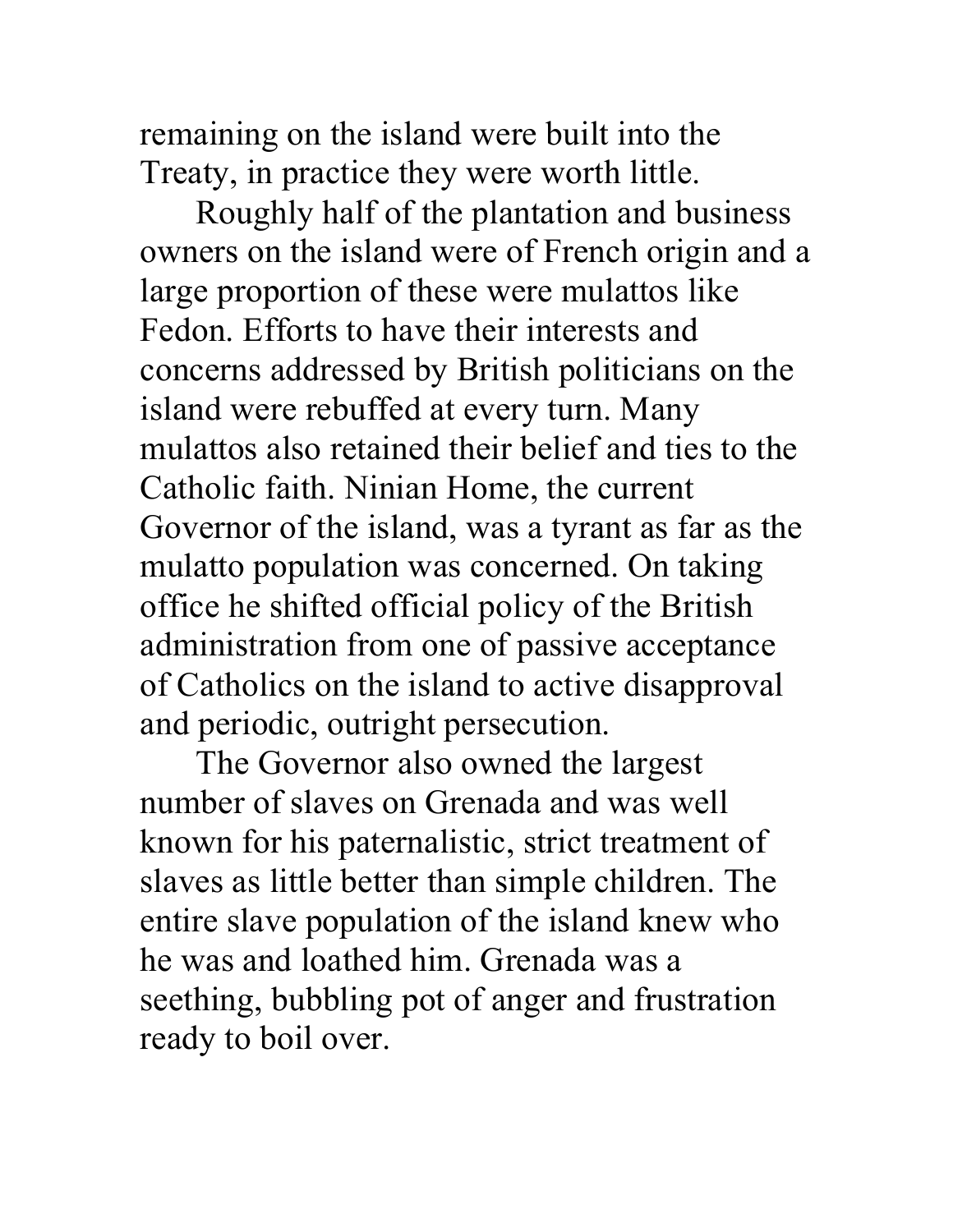The real spur to action instilling hope a rebellion could succeed, however, was the 1789 French Revolution and its Caribbean offspring, the 1791 slave revolution in the French colony of St. Domingue. Everyone in the room was inspired by it and had worked hard ever since to find a way to make it happen on Grenada, too. Fedon took a deep breath, savoring the sensation of their collective efforts and dreams coalescing into this culminating moment. He spread his arms wide for a moment before he spoke.

"My friends. My brothers and sisters. Citizens! The time to prepare is over and it is finally time to act. We have suffered British persecution in silence for far too many years."

He paused a moment to scan the faces around him for emphasis before he bellowed out a question.

"So are we ready?"

The crowd roared with inarticulate fervor. Several people raised fists in joyous defiance. Their eyes gleamed in the light of the lanterns and candles about the room. Fedon saw some were moved enough tears were streaming down their faces.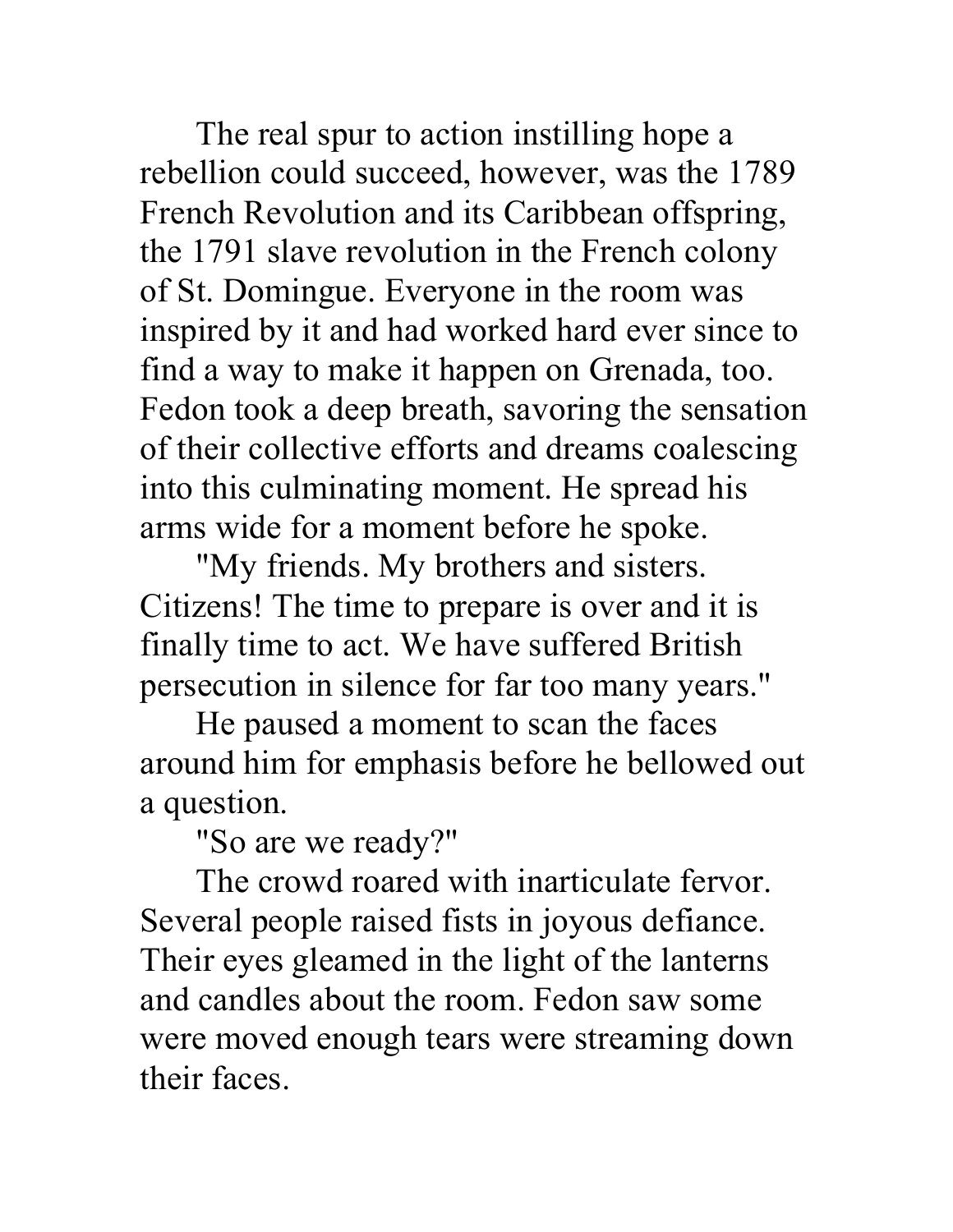The crowd was a curious mix of people. Most were in their late twenties or early thirties like Fedon, but all ages were represented. A small group of mulatto women was present and a few white faces were sprinkled throughout the crowd. The majority were mulatto men and this was the key group Fedon focused his attention on, for they were the backbone of the leadership cadre supporting him. Each had personal grievances with the British.

Two of his senior commanders stepped forward at the same time to speak. One was Jules Besson, a huge man with a hard face. The other was Jean La Valette, smaller with a lean, wiry frame, but an equally determined air about him. La Valette deferred to Besson.

"Julien, our people are as ready as they will ever be. Give us the signal and unleash us."

"I shall. The time has come to follow our brothers in St. Domingue and bring revolution to our island too! We must seek to be citizens of our own republic and rule ourselves. Freedom from British oppression and freedom for all people of color, like St. Domingue! Yes, we shall be citizens. Think of the meaning of the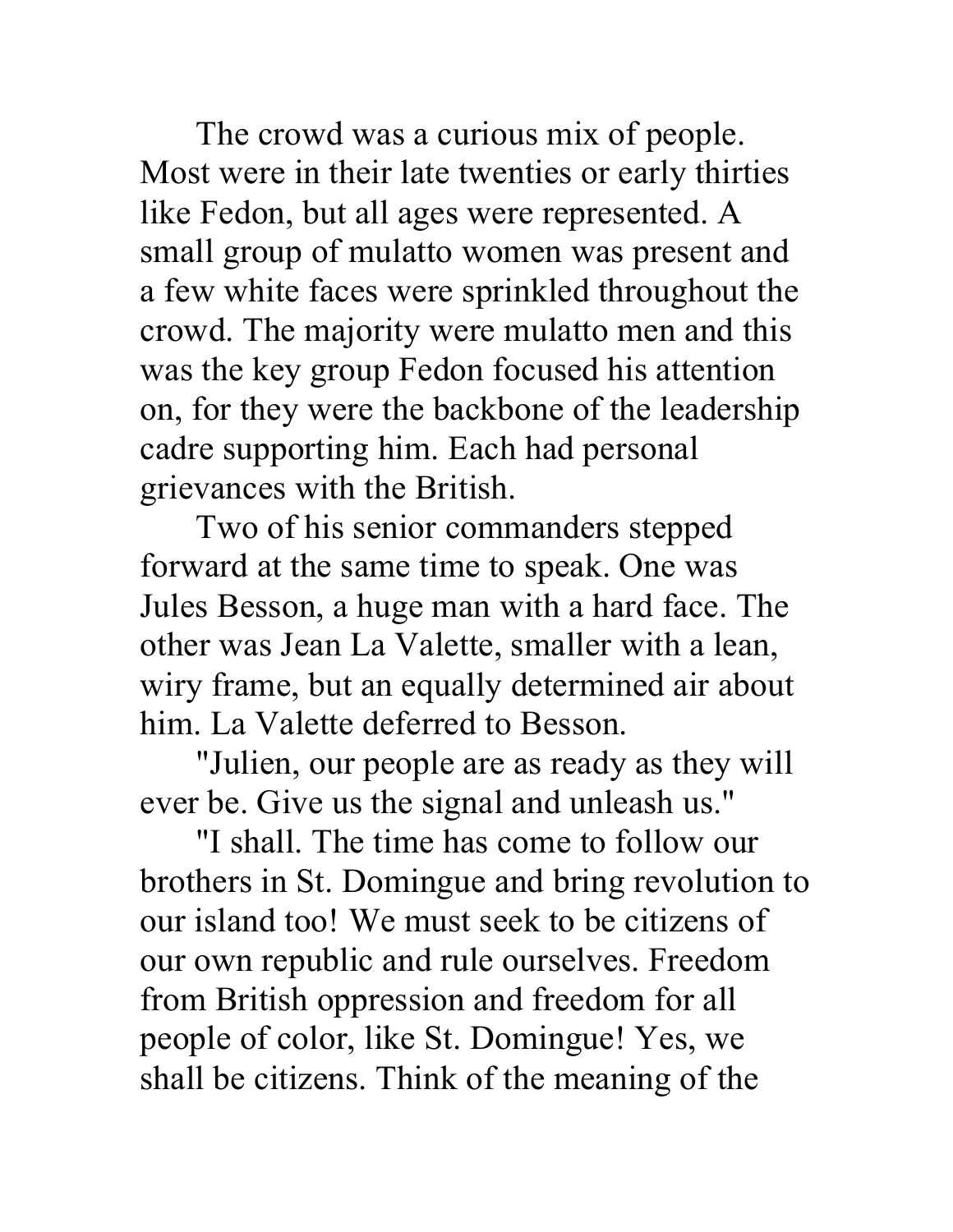word! But before we begin, you must know I bring good news that I believe is an omen of future success."

Fedon smiled at the hopeful looks appearing on their faces and he waved a hand in the direction of the two white men who had followed him into the room.

"You all know we have been planning for this night for a long, long time. How incredible is it then that on this particular night word has come from our friends here that the tyrant Ninian Home has left his fortress in St George's and could be within our reach?"

Fedon laughed to see the ferocious looks appear on the faces of his men. Several clamored for more details and begged to be chosen to hunt him down. Even with Fedon gesturing with both hands palm down for calm to allow him to resume, it took almost a full minute for the excited buzz of talk to subside.

"Yes, my friends. Our Governor has conveniently left the safety of Fort George and gone to the other side of the island. I have no idea why and I don't care, I just think it is a sign heaven is with us this night. My friend Besson, I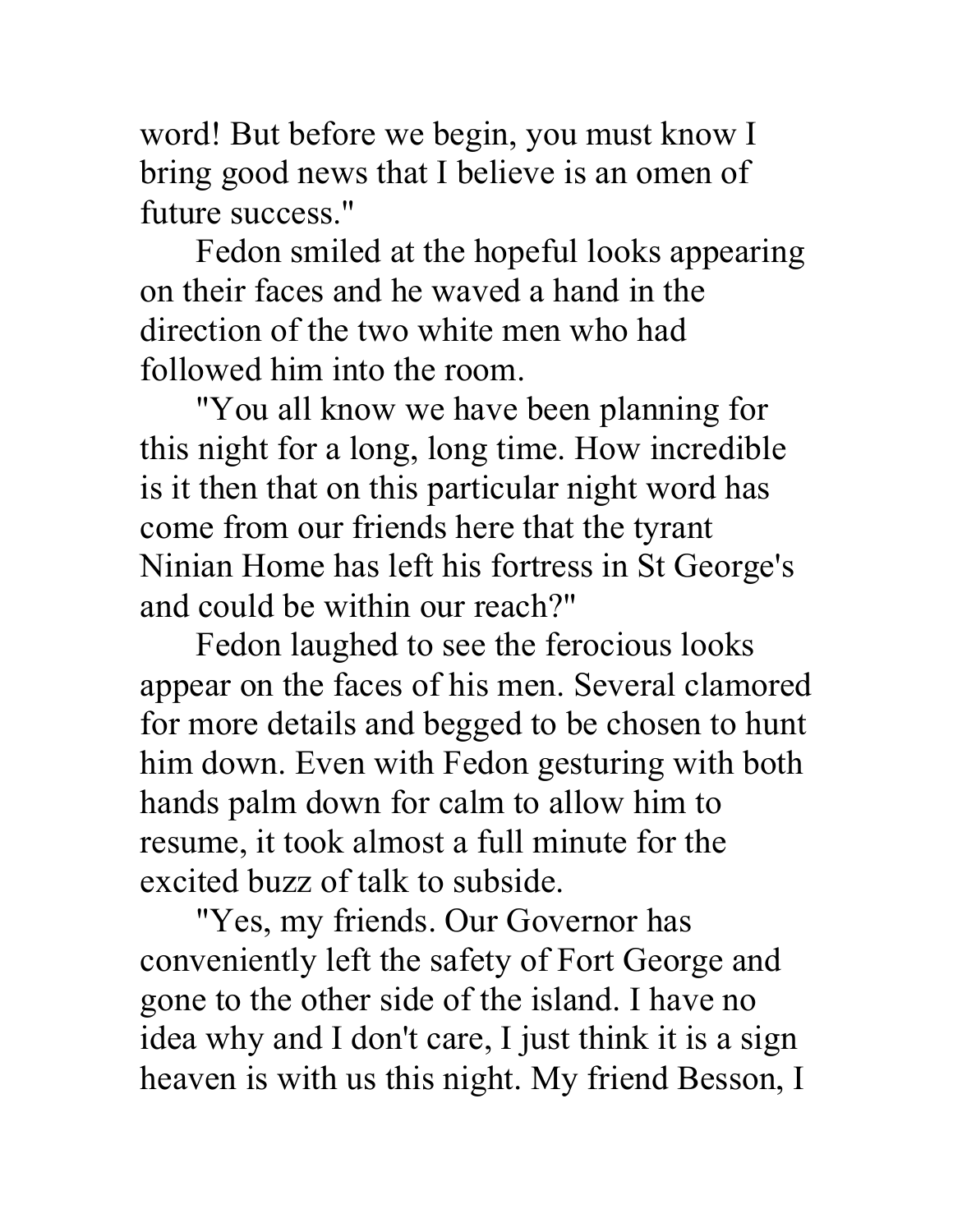know you want the honor of capturing him, but you are needed to lead the men as planned in Gouyave. My friend La Valette, we will detach you and a small party of your men to see to the task, for the Governor has gone to Grenville. We will have to make adjustments, but I have some ideas and the time is now to strike. I am sure your junior commanders will be capable of dealing with the town of Grenville itself as we had planned you would do."

"Julien?" said La Valette. "What are your orders for him? Please, tell me we can just cut his head off and put it on display here at Belvedere for all to see?"

Fedon grimaced in response. "As much as I would love to see his head on a picket at my estate, I very much desire you to capture him. We have discussed the issue of prisoners before, my friends, and you know we may need something to bargain with. The British will not capitulate easily."

"Julien," said Besson. "We know this and yes, we have had this conversation before. The problem is this has become like a hurricane that may be impossible to avoid. The people's anger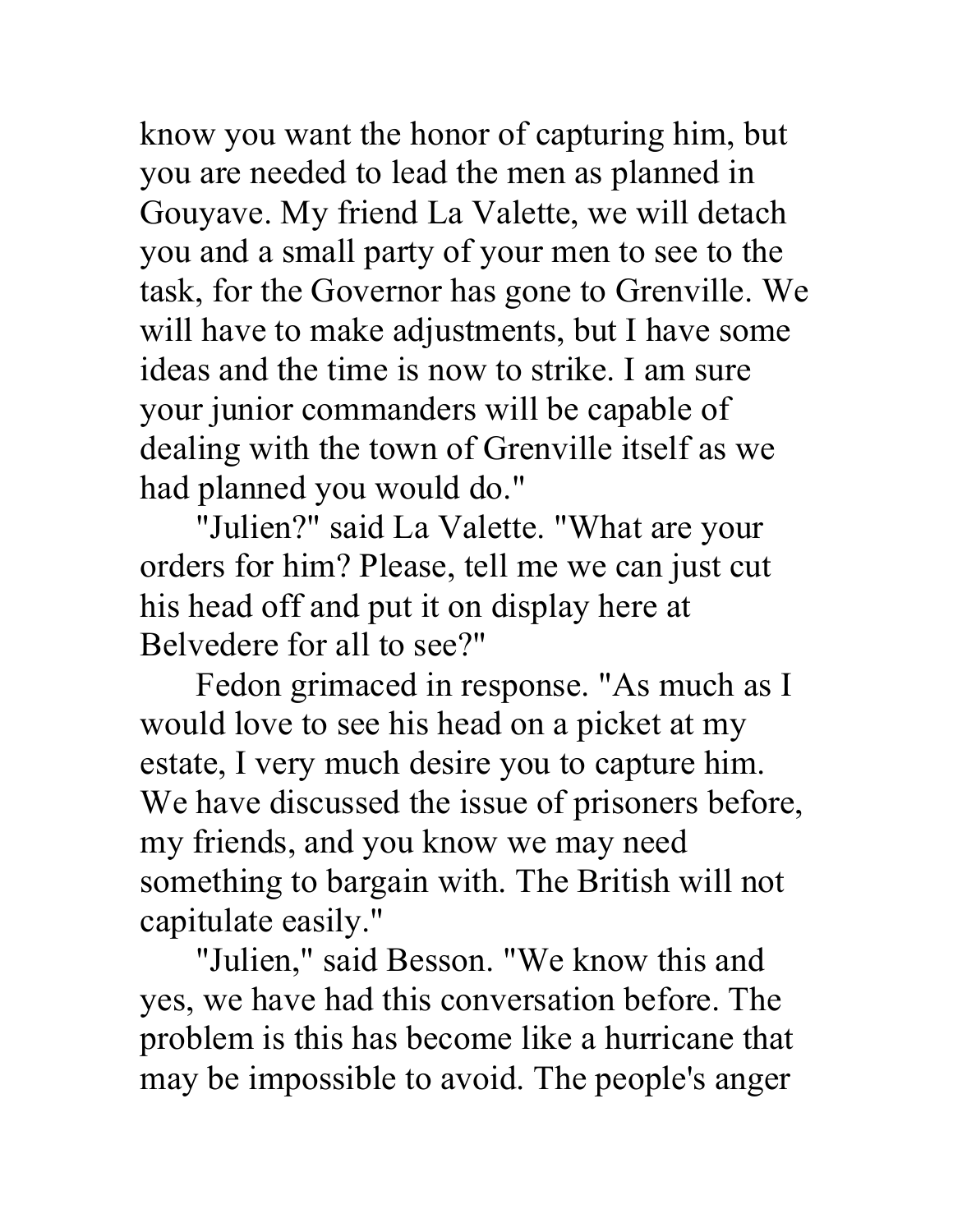is a wild animal. We can talk all we want about taking prisoners, but there is going to be much blood shed before this night is out."

"I know. Much blood was shed in St. Domingue and I expect in the end the outcome will be no different here. At a minimum I ask wherever possible we capture the British aristocrat owners and especially their families. Anyone with any importance will be valuable, especially Governor Home. I promise you can beat him to the point where one more blow would end his life, but we need him alive. Beyond this, I would ask we all try to spare lives where we can, especially innocent ones. We have no need to kill women and children or men who willingly surrender to us."

Fedon paused to give them chance to speak, but none did. "Very well, let us make adjustments to our plans. I want everything in motion within the hour."

Julien's brother Jean stepped forward and the two men embraced each other with hard affection.

"Julien. My wonderful brother. We know you will lead us to success!"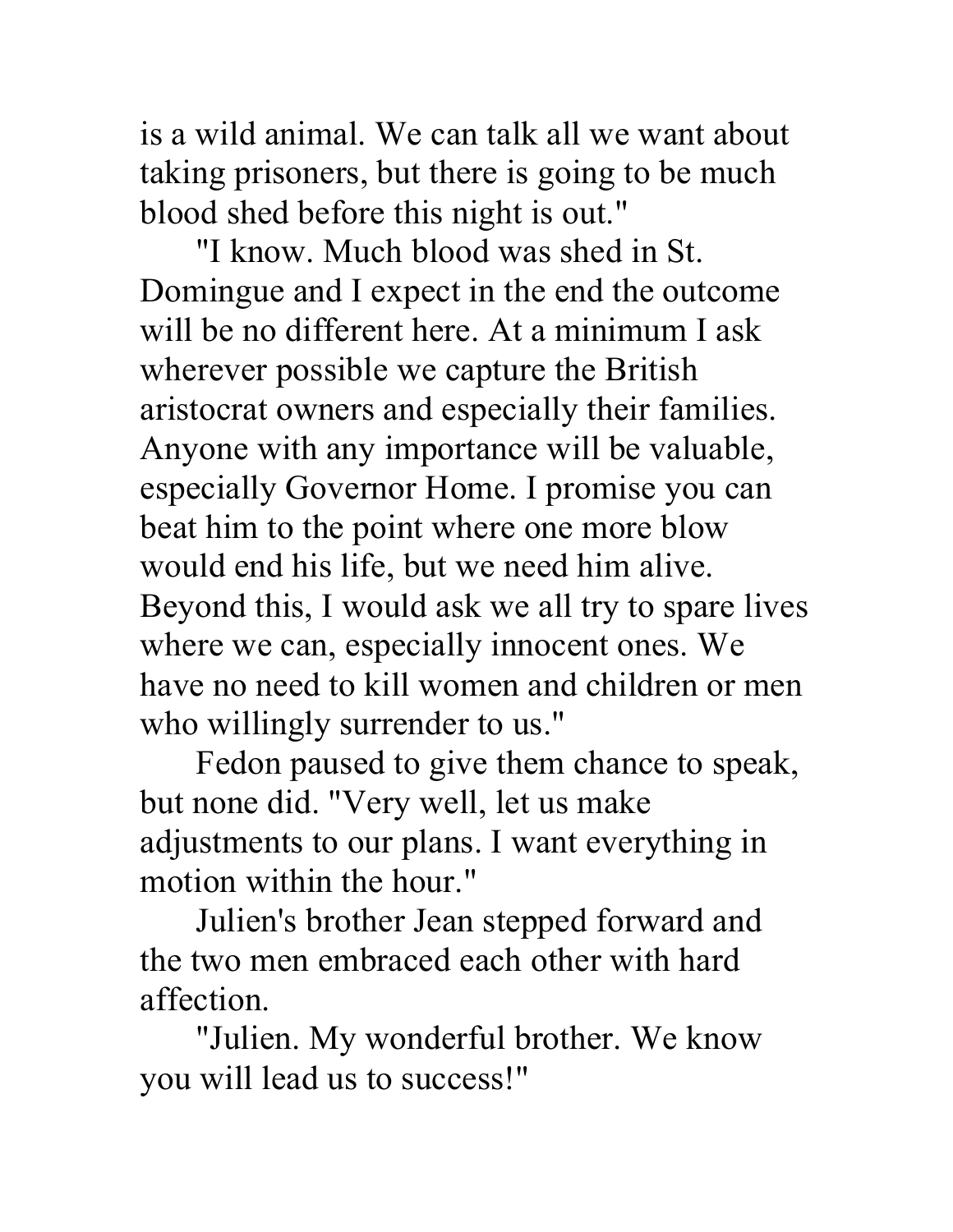Turning to face the crowd, Jean grasped his brother's hand and lifted it into the air to the raucous cheers of the others. Taking this as a sign the time for speeches was over the babble of several excited conversations burst out. Fedon looked over at the two white men standing impassively against the wall and smiled before turning away and moving to join his lieutenants. One of the white men nodded acknowledgement to Fedon before looking to the man beside him. He signaled it was time to leave with a jerk of his thumb toward the door and they left unnoticed by the rest of the crowd. \*\*\*

The sleepy guard standing watch at the entrance to the military barracks in the coastal town of Gouyave looked bored. The men watching him standing slumped against the wall of the building knew he likely had an almost overpowering desire to let himself slide down the wall and sit with his back to it. The guard's problem was if he succumbed and his Sergeant caught him sitting down or worse, asleep on duty, he would find himself tied to a post and his back would feel the harsh sting of multiple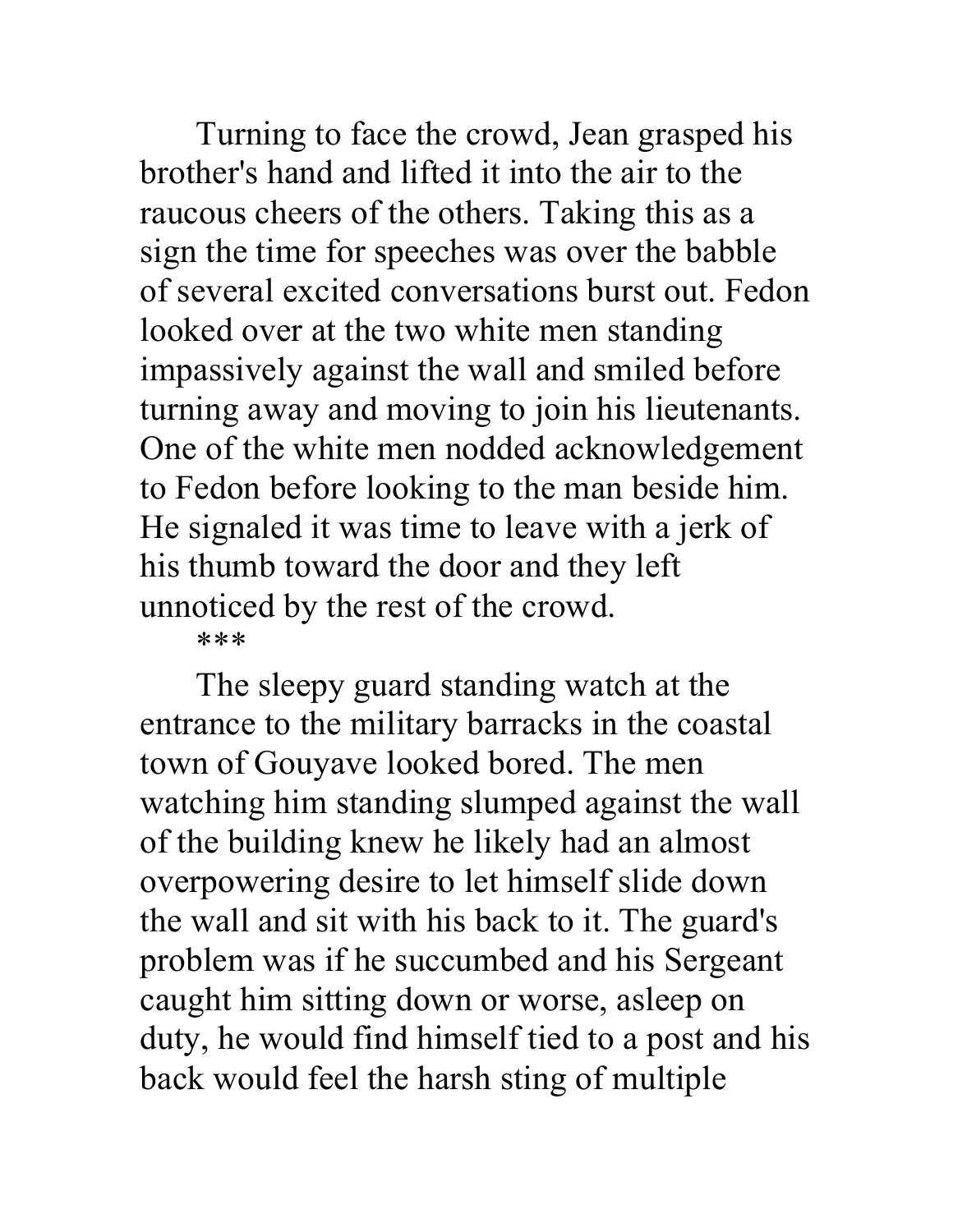lashes from a whip. As the guard yawned and shuffled to change his position and stay awake, a distant pounding of drums began.

The guard gave a start and took a few steps away from the wall to look for the source, but the brief burst of drumming ended within seconds. Despite this the man had identified the drumming came from the distant darkness of the island's interior and he remained peering that direction, but the drums didn't resume. The night sky was overcast with light clouds, making it difficult to see in what little moonlight was available.

Everyone was aware slaves used drums to communicate over long distances, but there had been minimal recent activity and the rebels were careful in the days leading to this night to give no indication of more than normal unrest in the slave population of the island. After a few more long moments to be certain the guard shrugged and turned to go back to his post, only to have the dark shape of a man loom in front of him. The guard tried to back away as the man was not alone and he opened his mouth to shout a warning, but a strong hand clamped his mouth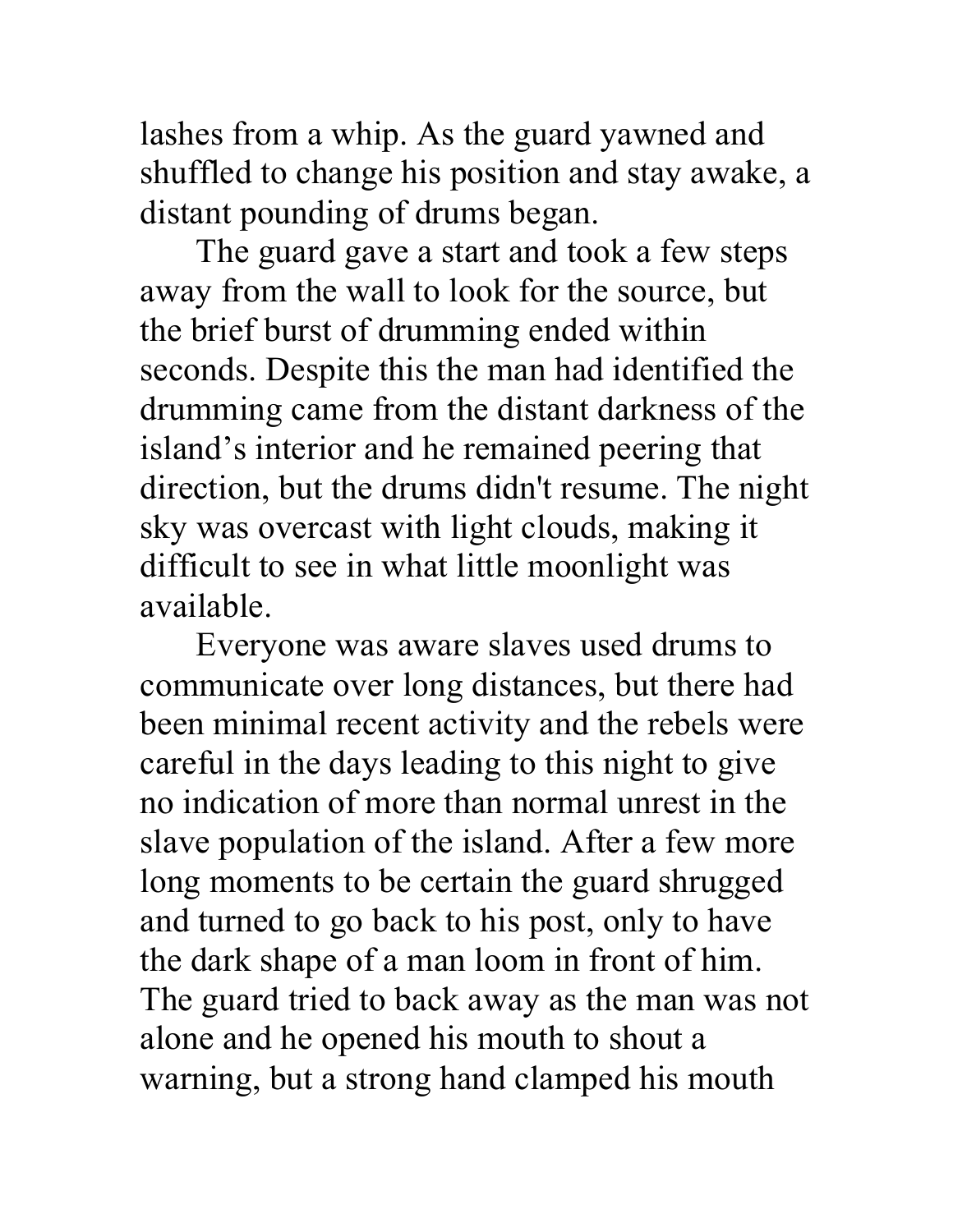shut and a knife was driven deep into his back. The killer cut the guard's throat after withdrawing the knife to be sure of his work.

Besson smiled in the darkness, knowing he had taken the guard in complete silence and his victims within remained unaware. The drums were the signal to begin and the thought blows for freedom were being struck all over the island made him grin even more. He turned to find his junior commander and some of his men had crept up in silence to stand beside him.

"What fools they are," said Besson. "The only other entrance to this building is in the rear and it is both locked and unguarded. Take your men and cut them down if they try using it to escape. The windows are too small for any of them to get out that way, but they will be useful for our purpose. I will give you a few moments to get your men in place and then we begin."

As they left Besson turned to another who had remained behind. "Bring the torches."

Within moments a burning torch was brought forward, producing a flickering, garish light that reflected off the dark pool of blood drained from the dead guard. Several other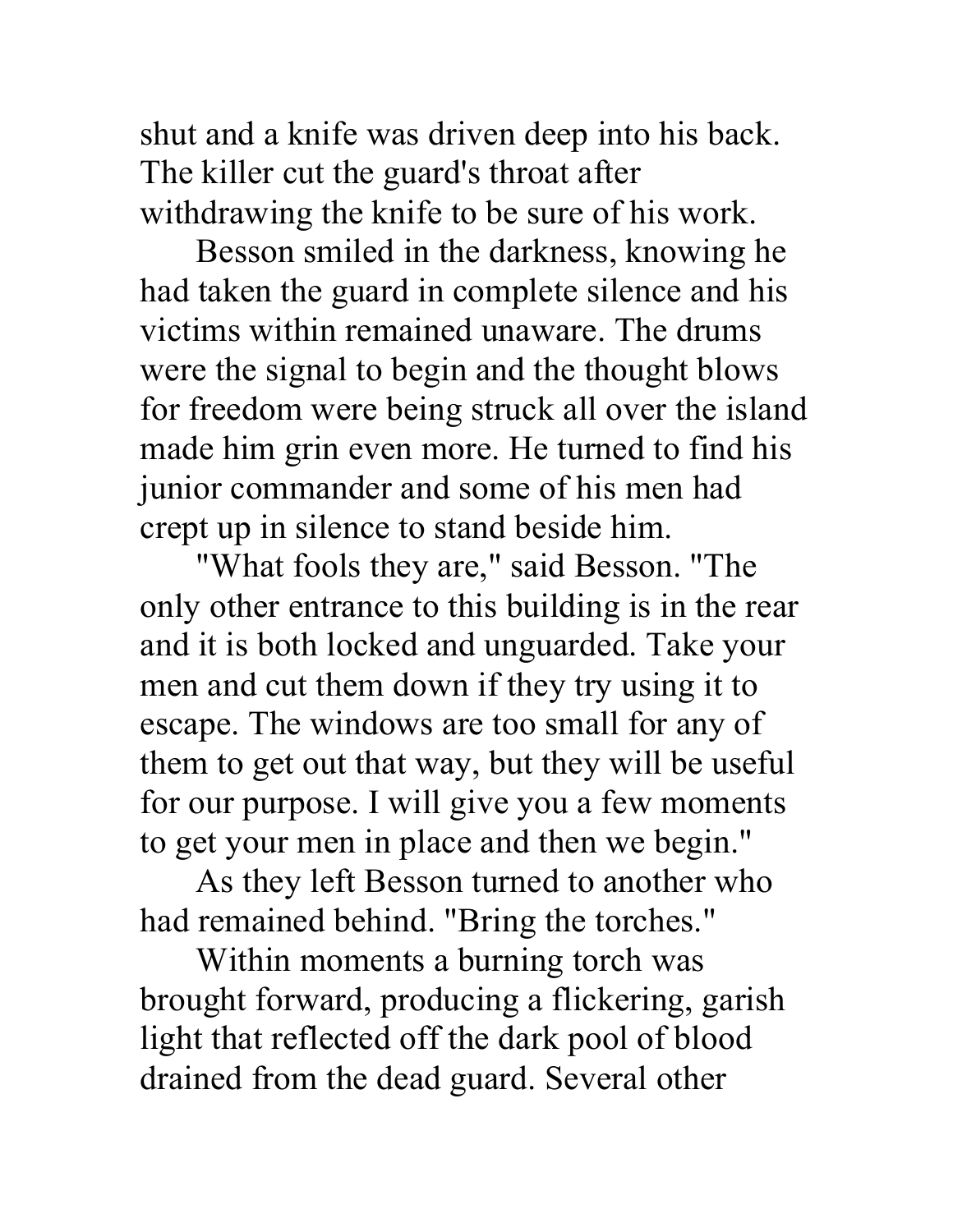torches were soon lit and Besson signaled for the men to begin. The small, high windows lining the wall of the barracks were smashed in almost as one and a flaming torch was flung into each. From inside the barracks initial cries of surprise and alarm from the sleeping men turned into jumbled, inarticulate screams, rendering shouted orders from their officers unintelligible. Watching the windows, Besson was gratified to see the torches were doing their work. Bright flames could already be seen flickering inside and, as he watched, long tongues of fire came licking out of the windows as it took hold, fed

by the steady flow of air through the smashed windows.

Within moments the first of the soldiers struggling to escape the flames burst through the door. As he did a wickedly sharp machete dropped him in his tracks, striking him so hard his head was almost severed from his shoulders. Four more men were dead before the remainder in the barracks realized what was happening. A brief pause ensued before three men with swords at the ready tried bursting through the door at the same time. Besson had anticipated this and his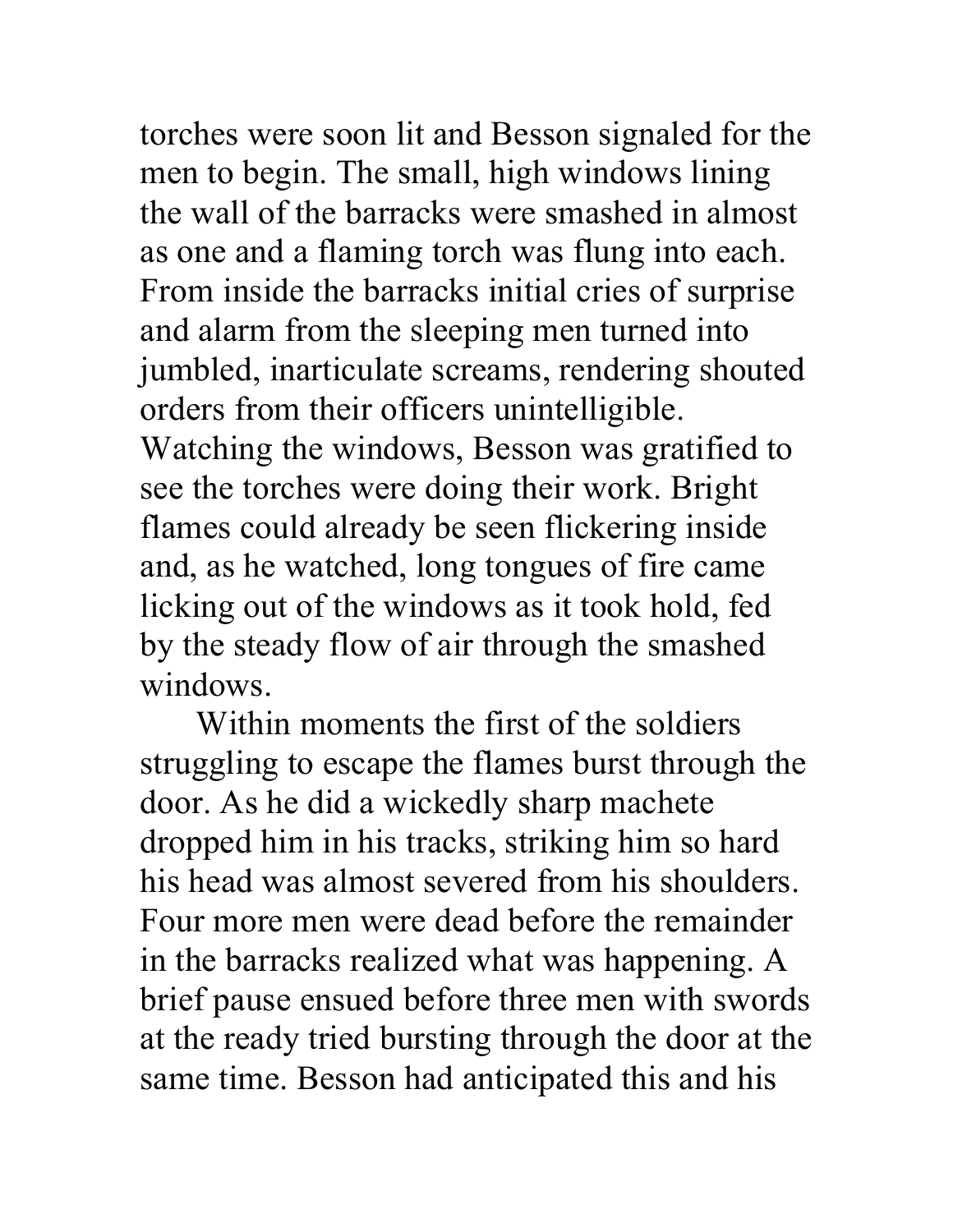strategy to counter it was to meet their desperate charge with a forest of makeshift spears made for this purpose. The doorway was soon blocked with a pile of bodies. Screams of burning men and the stench of burnt flesh filled the night air.

Besson smiled. Unlike Julien Fedon, he had no qualms about killing the British and he didn't care if a few innocent victims were numbered among the dead. As he stood watching the growing flames his second in command appeared at his elbow to report.

"They tried using the rear entrance, but we got every one of them. The rest inside are finished. Can we proceed to deal with the rest of the town?"

Besson turned to look behind him at the town and saw it was no longer in darkness. Several lights were visible to show the alarm was raised, but the attack had come fast and he knew confusion likely reigned.

"Of course. There is no rush now. They have no soldiers to protect them. They probably still don't even realize what is happening yet. Our only opposition now will be plantation overseers if any happen to be in town, and we have enough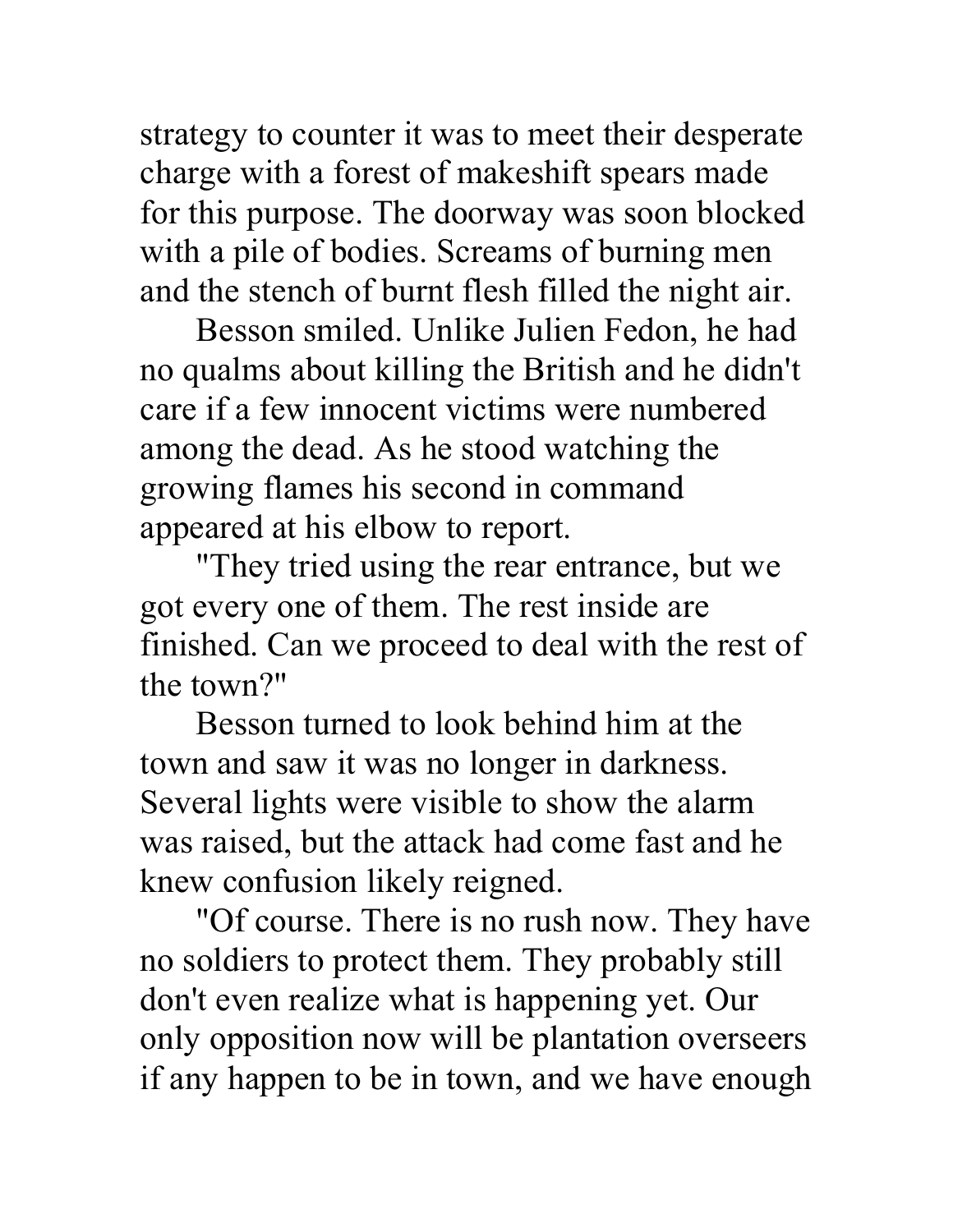men they won't be a problem. You may begin. And Marcel? Remember to save a few for Julien."

The man laughed, knowing his commander was joking.

\*\*\*

Julien had left the town of La Baye for another of his mulatto senior commanders to take. Like Fedon, Etienne Ventour owned various properties throughout the island, but only half the number of slaves of his commander. Despite his experience in giving orders and commanding men, the situation in La Baye was on the verge of chaos. People seeking orders were tearing Ventour in multiple directions.

Several English plantation overseers were mounting a spirited, desperate counterattack on his forces, disrupting all of the careful planning. The attack was being beaten back with big losses on both sides, but Ventour knew he could afford them far more than the English. With the defeat of their resistance almost assured Ventour's men were now on a rampage through the town. Plantation owners were being dragged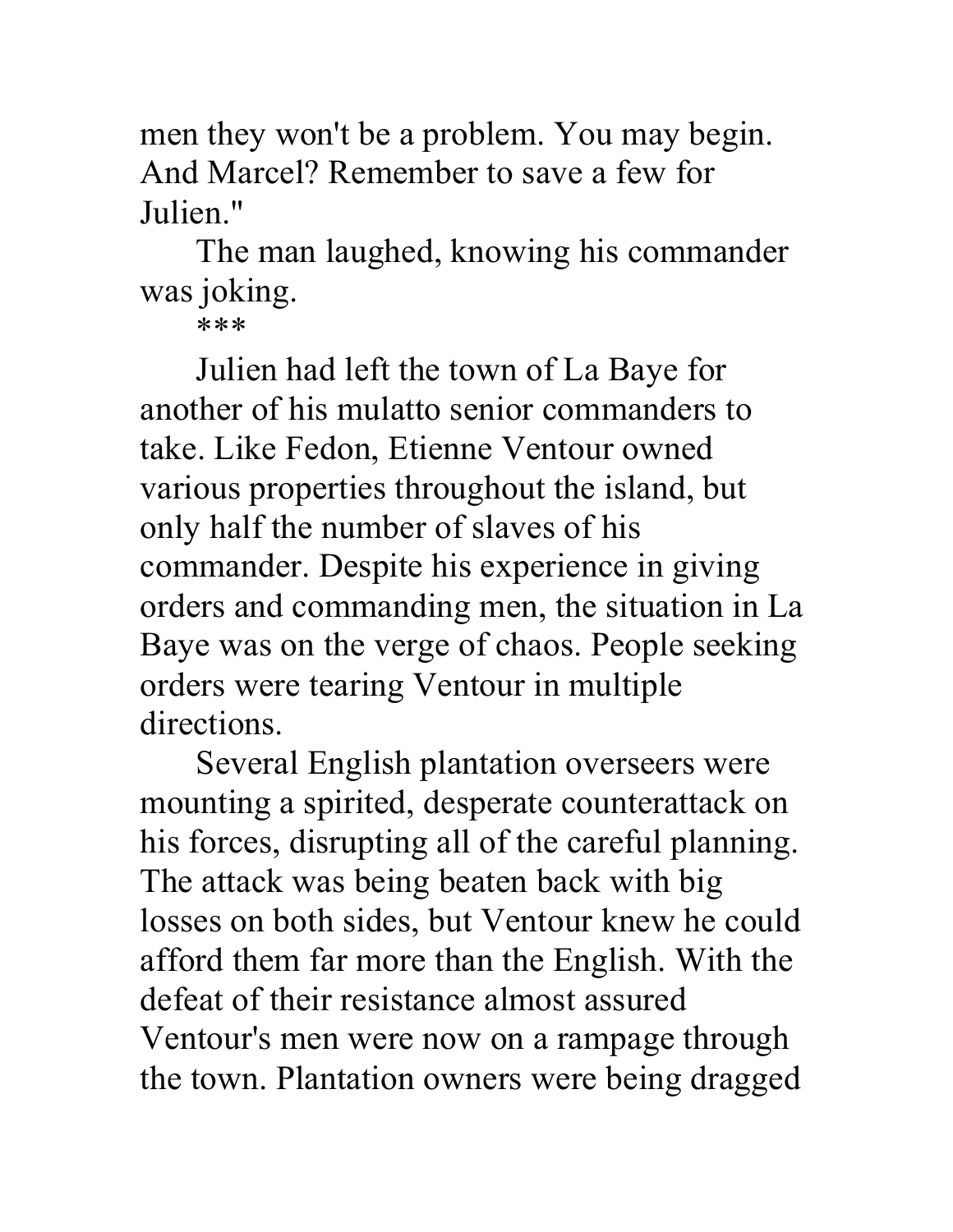into the streets and beaten to death in front of their families. In the distance he could hear the faint screams of women and children.

Ventour was grateful a few of his senior men were still with him. He ordered them to band together everyone they could find that hadn't completely lost all control and to bring the others to heel by force if necessary. As the men about him dispersed to their tasks he felt a tug on his arm. Turning, he found his mulatto sister Sophie Ventour standing beside him. Her light brown skinned, attractive face wore a desperate, anguished look.

"Etienne, my God, you must come at once!"

"Sophie, what are you doing here? You were supposed to stay behind our lines and come out only when we established control. This is not safe!"

"It doesn't matter, Etienne. You must come and stop them now. They are attacking French people!"

"What? Oh, my God! Where?"

"Follow me!" She pointed and began running down the street before he had a chance to hold her back.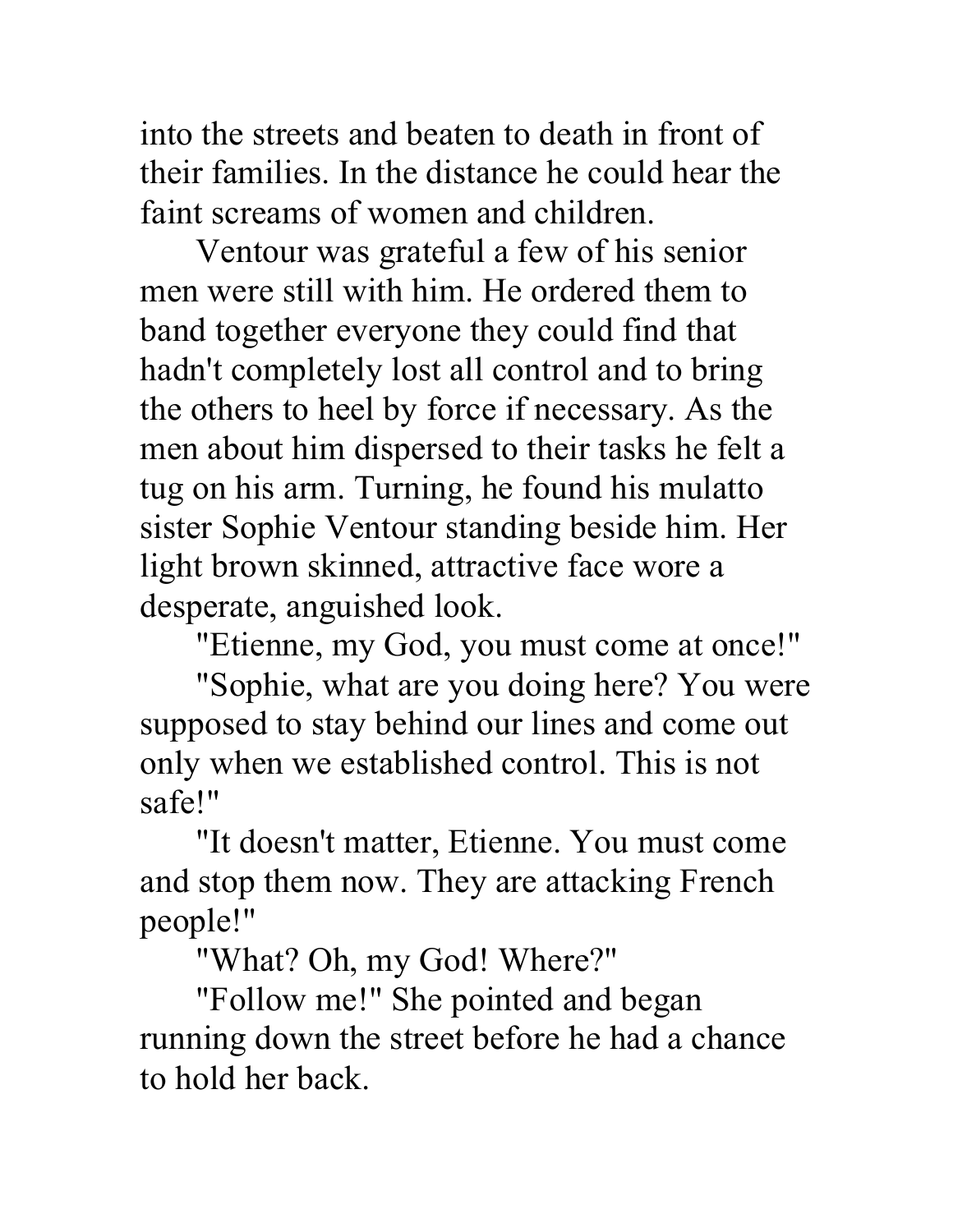Groaning, Ventour signaled for three of his men to follow him and he went after her. As they ran down the main street lit by the roaring flames of a fire started in one of the big mansions he saw it's owner and his men with their backs to the fire struggling to break free, but fighting a losing battle with his forces. The owner's wife and children huddled in a piteous group behind them. Everywhere he looked there were small knots of men struggling. Several unmoving bodies lay strewn on the ground where they had been cut down. But at least some of his men were obeying orders, pushing groups of frightened prisoners back down the street toward their temporary headquarters. His sister kept going past all of this. Ventour was angry, knowing she had strayed far from where she was supposed to remain.

She finally stopped and pointed at another mansion at the far end of the street, where the scene greeting him was appalling. A small group of his men were on the verandah of the mansion taking turns holding and punching two white men, one older and one much younger. Blood streamed down their faces and both were barely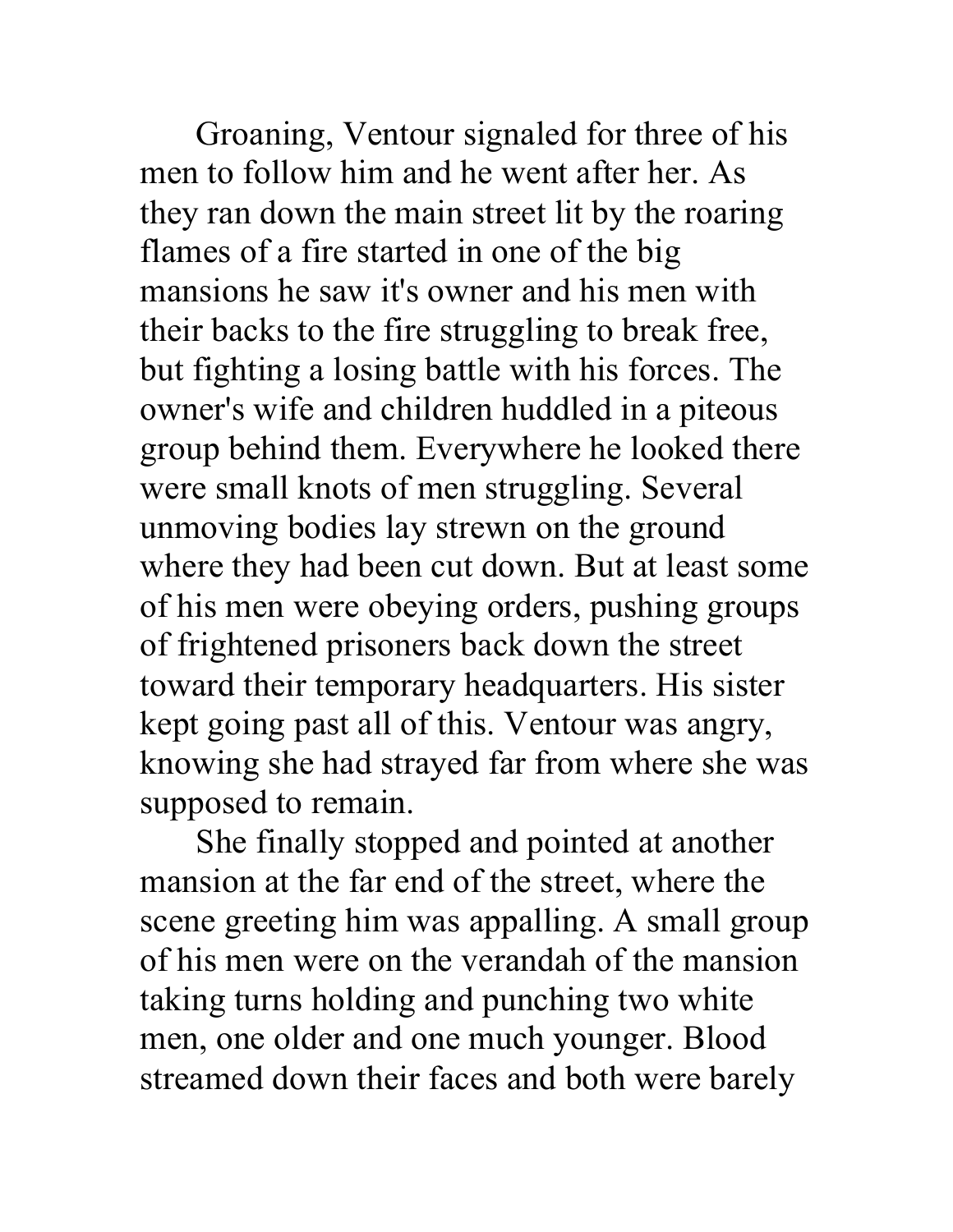conscious, still standing only because their captors kept them this way.

As Ventour came closer he saw another larger group of his men clustered inside the front entrance. All of them appeared intent on watching whatever was going on inside. Sophie clutched at his arm as he finally caught up with her.

"Etienne, these men are French owners! These madmen have no idea what they are doing. We must make them stop!"

Ventour recognized the older man and knew she was right. A blazing anger filled him as he strode forward and shoved one of the two black men about to strike the prisoners to the side.

"Stop what you are doing, you fools! These men are friends."

The man he shoved recovered fast and shoved Ventour in return. "Who are you to stop us? Go away or we will beat you too!"

Ventour responded with a crushing punch to the face of the man, who fell to the ground and did not get up. Pulling out his sword, Ventour pointed it at the remaining men.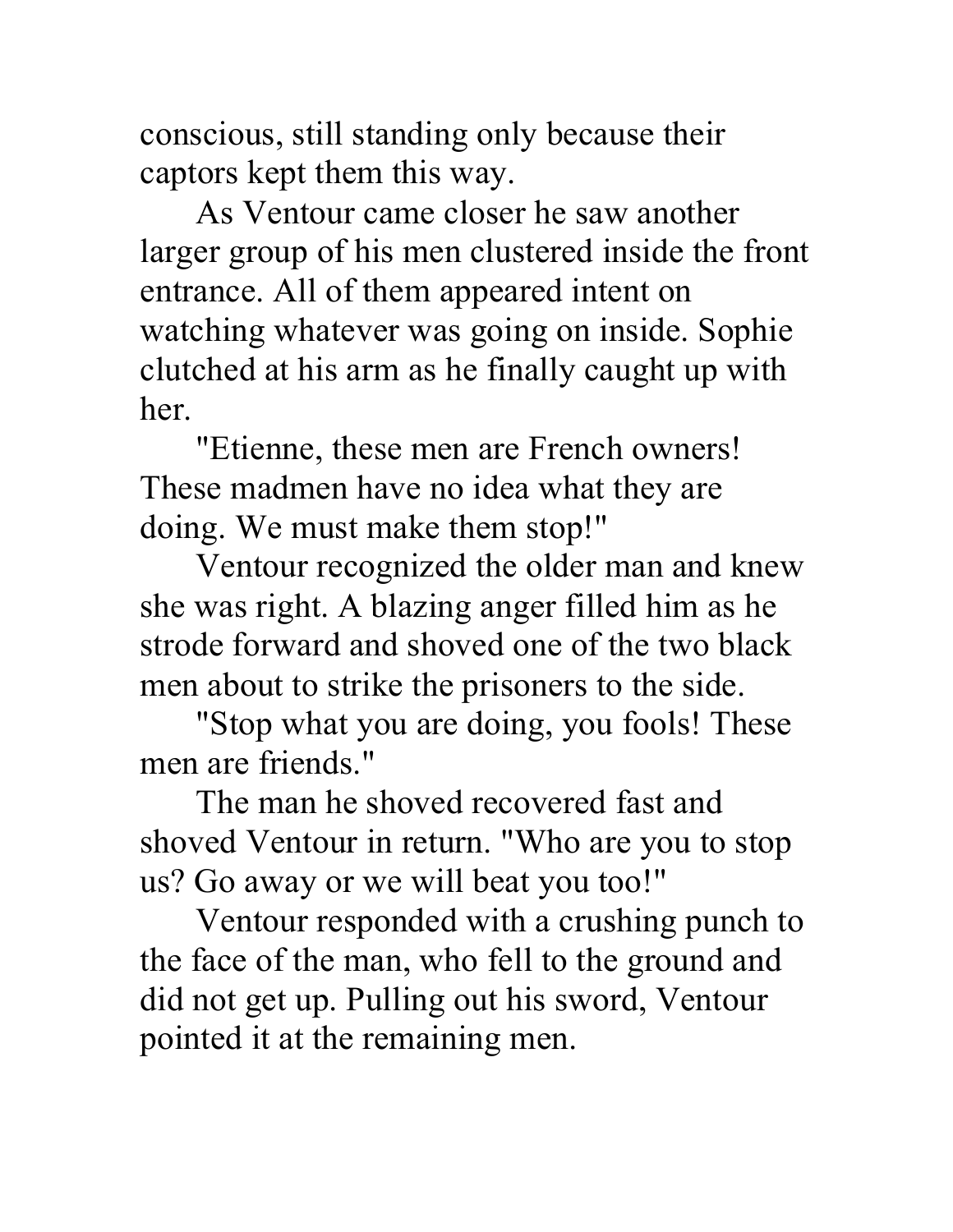"You idiots. Who am I, he says? I am your commander and if you don't release these men now I will carve all of you into scraps of meat for the dogs!"

The remaining three men in the group let the prisoners drop to the ground without a word and stepped back, sullen looks on their faces. The older prisoner moaned in pain while the other lay comatose where he fell. Ventour stooped to touch the shoulder of the older man, but once again he felt his sister tug at his arm.

"Etienne! My God, they need your help inside too!"

Ventour whipped his head about to look at the doorway and for the first time realized there were screams of pain and terror coming from inside the mansion. Ventour groaned, knowing what he would find, for the people screaming were women. The dark anger that had begun to subside flared within him once again.

Two men staring at the scene inside blocked the doorway. Ventour shouldered his way past them and stepped inside, followed close by the three men who had come with him. One of the men Ventour had shoved was angered and made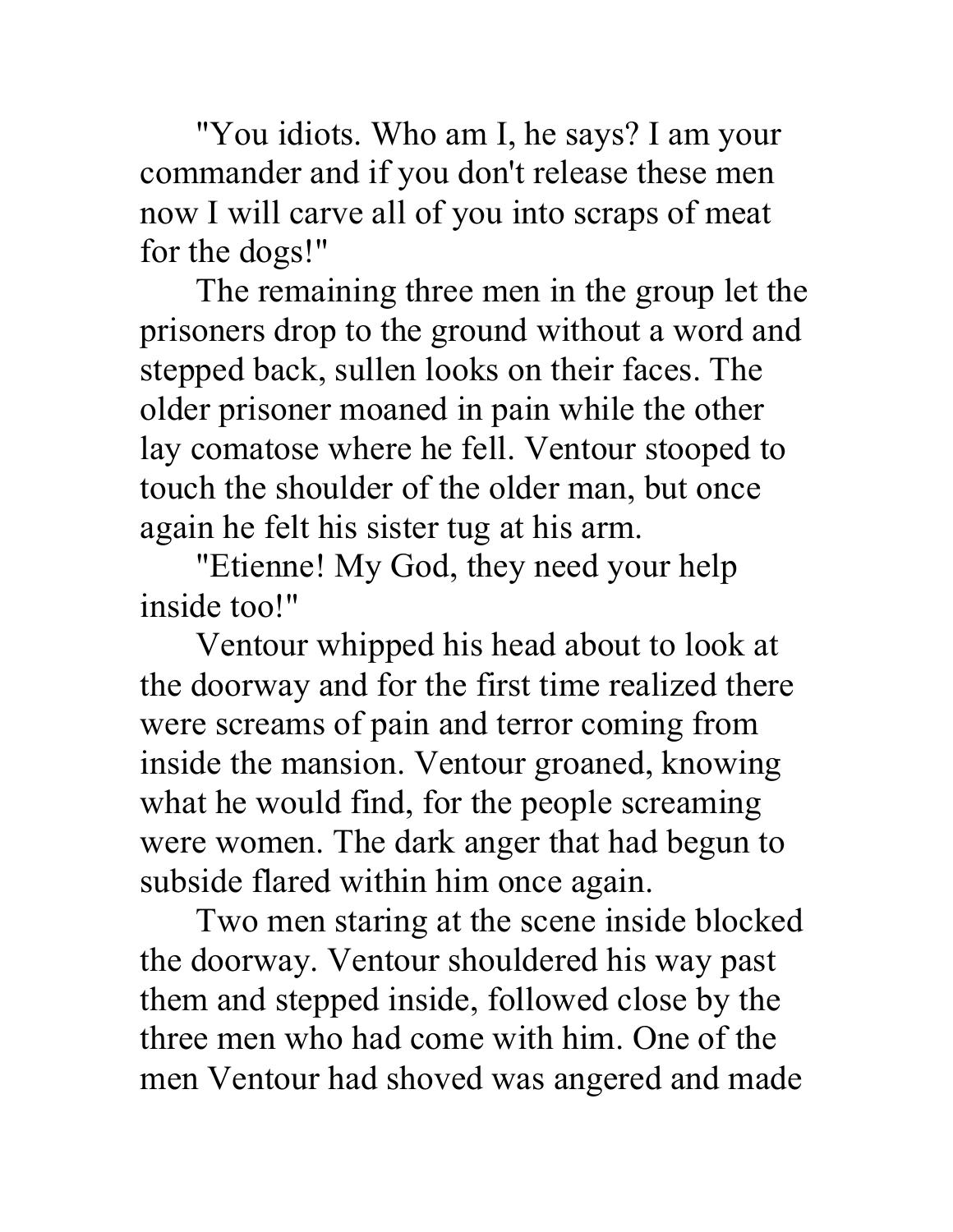to retaliate, but was felled by crushing blows from clubs wielded by Ventour's followers.

Ventour was appalled at the scene before him, finding his worst fears realized. The owner's wife and two younger women, presumably his daughters, were all being brutally raped. Five other black men were watching the scene, waiting their turn. Ventour waved his sword and scowled at the watching men before reaching down to grab one of the rapists by his hair. The man screamed as he was dragged off the woman. Once the man was free of his victim Ventour let go. The man turned to look at Ventour, an equal mixture of anger and puzzlement written on his face. Ventour let every ounce of his frustration vent as he kicked him hard in the groin. His victim howled in pain as he crashed to the ground.

The men with Ventour had already taken their cue and pulled the other two rapists off their victims as well. The remaining attackers were furious and shouting abuse at Ventour, but they made no move to stop him.

Ventour roared out his own anger and waved his sword in all directions once again.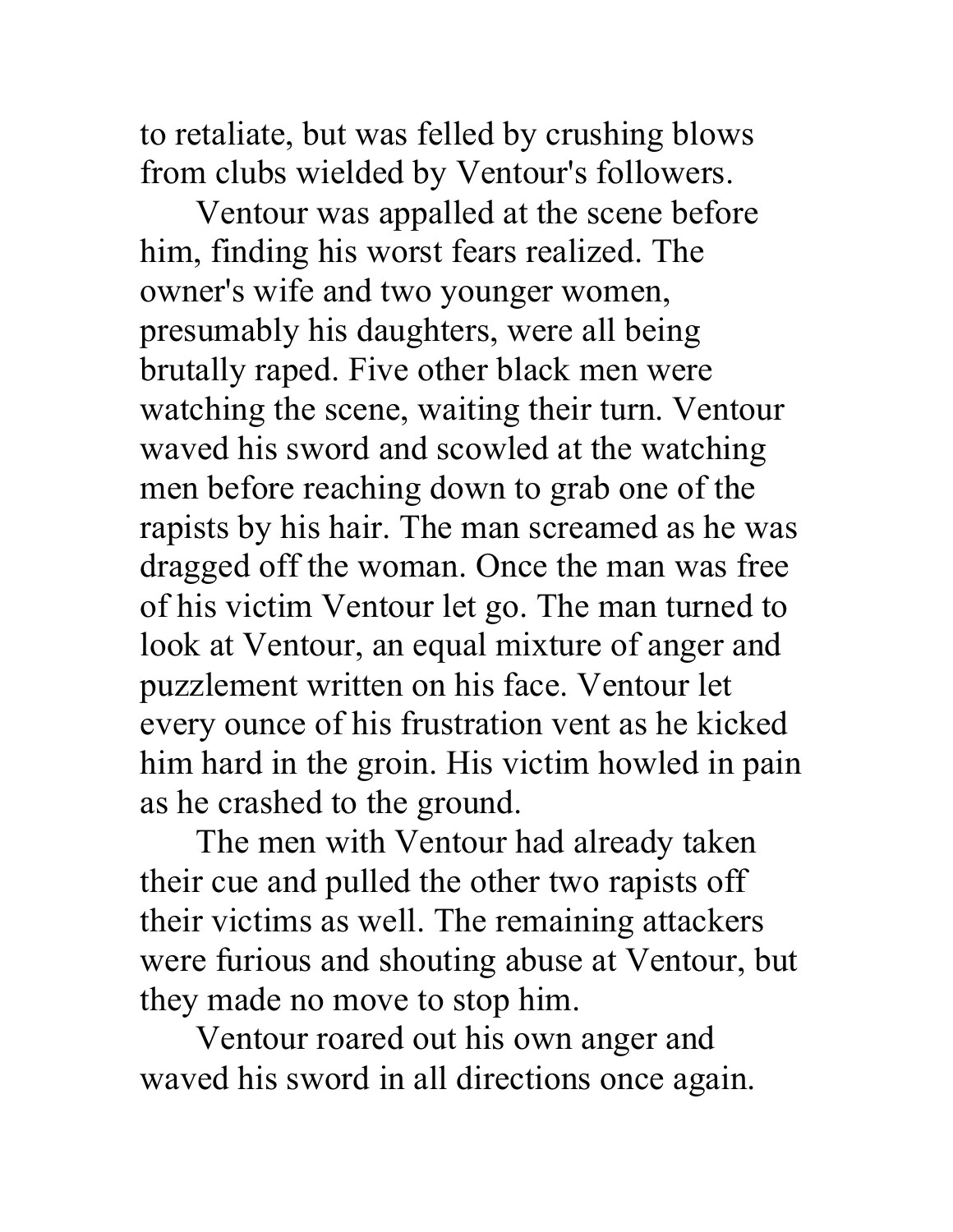"Silence!"

With murderous looks they all finally complied, but the tension in the air was palpable. All of them were clutching the clubs and knives they carried hard. Ventour knew they would not hesitate to use them, but he didn't care.

"You stupid fools. These people are French! They are friends!"

One of the two rapists pulled off the other women stepped forward. He was big, with muscles hardened from years of brutal slave labor rippling as he moved. His rage was clear as he stuck his face bare inches from Ventour.

"I should kill you for that. Who do you think you are?"

"I am in charge here, asshole," said Ventour, not giving any ground and bringing his sword point to the man's face. "And as your commander, I'm the one that can order *you* killed. So back away. Now."

The man scowled and remained where he was for a long moment before finally taking one step back. But he still wasn't cowed.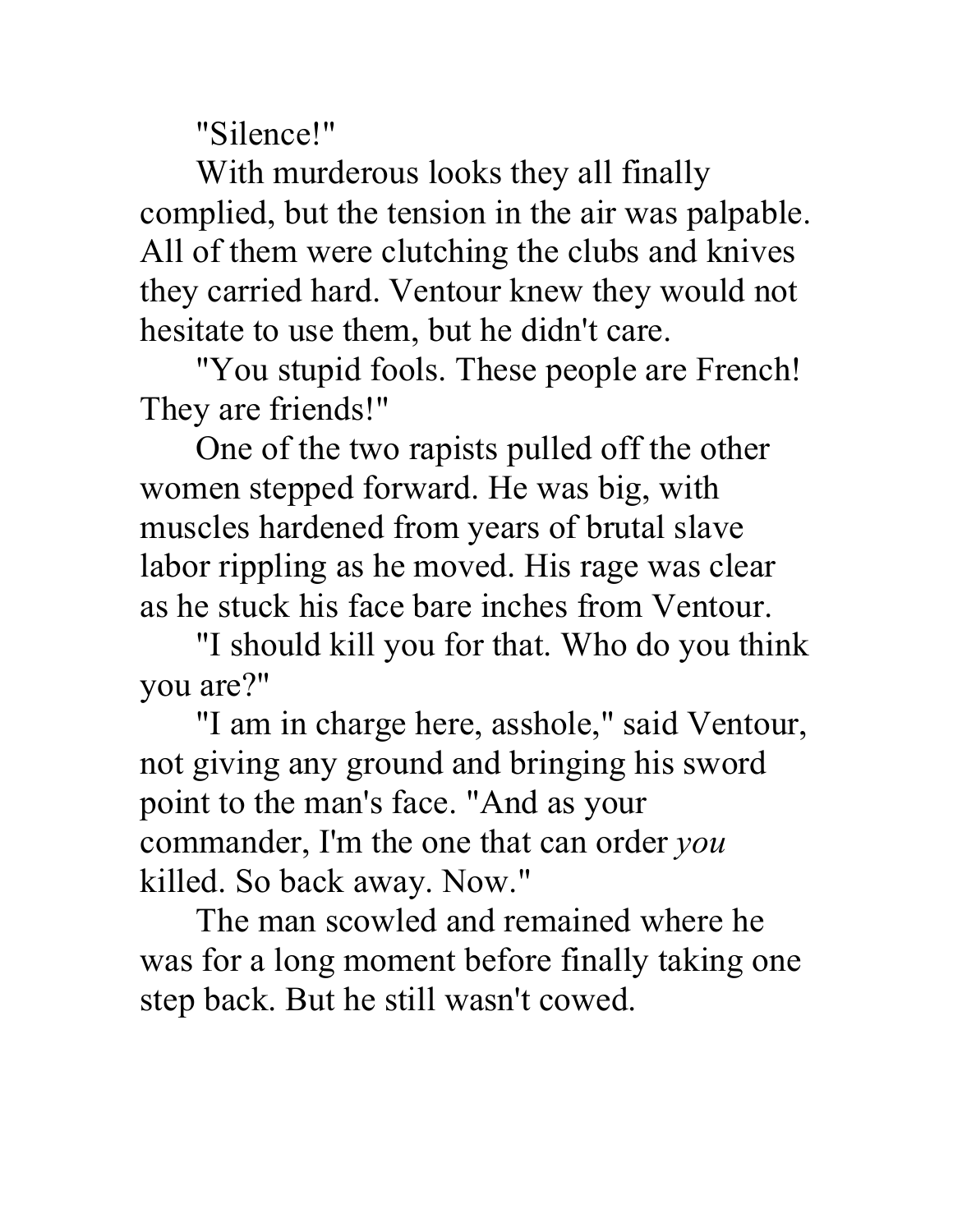"What is the problem? We were only doing what is right. We are the victors, we have the right to do as we please."

"You are an imbecile! These people are French. They are friends and were not to be harmed."

The man snorted. "They are whites. Who cares whether they are English or French? The whites are all the same. They all keep us in chains of slavery."

"The French are supporting us. Listen to me, all of you idiots! They may be slave owners now, but they want a better future for everyone. Freedom and liberty for all! I am not going to argue this with any of you. If I catch any of you hurting our friends again you will hang. Is that clear? Now report to your leaders for orders and get out of my sight, all of you."

Several of the men remained looking sullen, but after another long moment they slowly began to comply. Within seconds the only people remaining in the room were Ventour and the three victims. Two were curled into unmoving balls of pain where they lay while the third had managed to sit up, lying slumped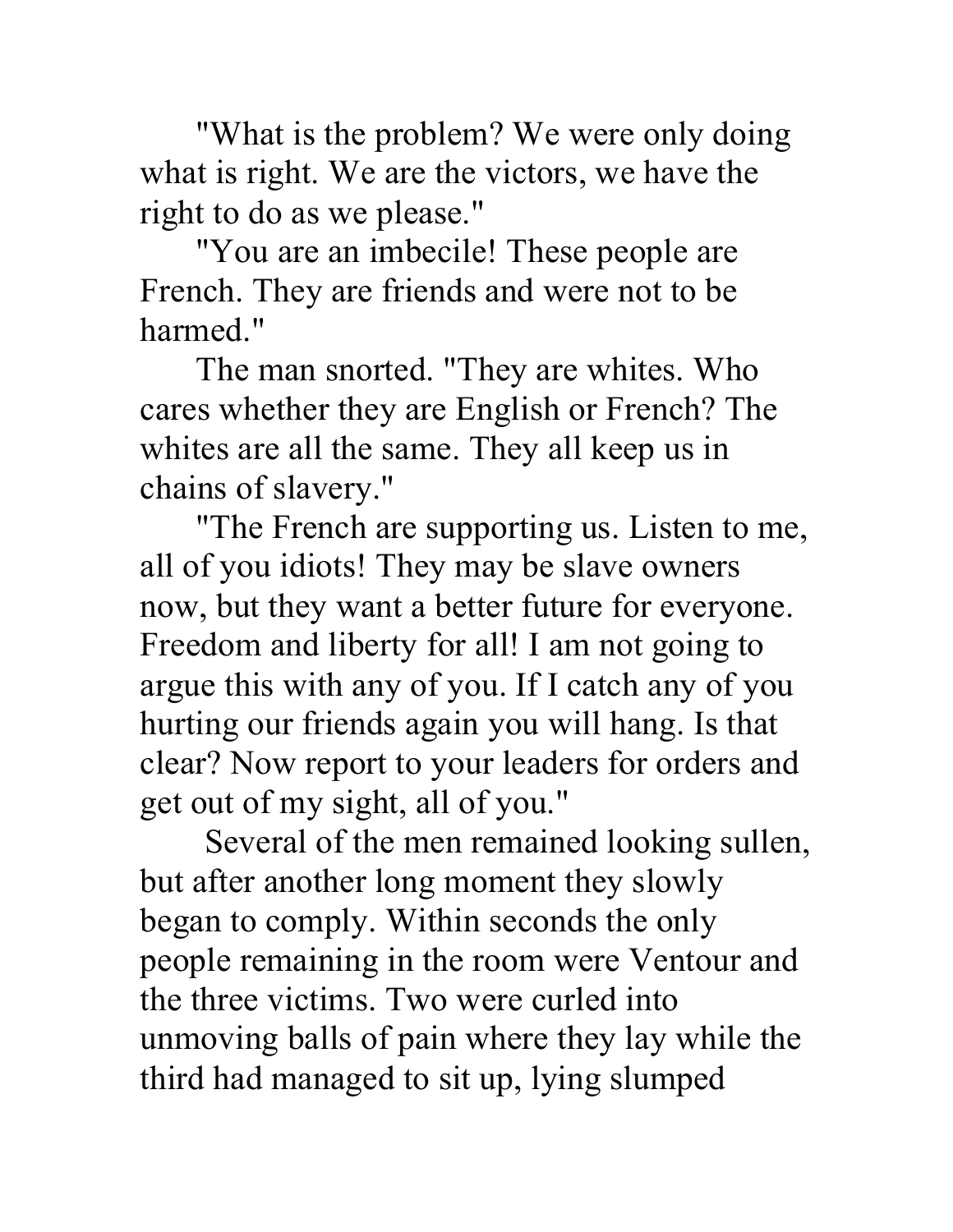against the wall. She clutched at the rags of her torn dress to cover herself.

Sophie slipped into the room and came to stand beside her brother, tears streaming down her face. Ventour slipped an arm around her shoulders as she shuddered and spoke to him.

"Thank you for coming, Etienne. I just wish we could have gotten here sooner."

"I wish that too. We must do a better job of teaching and controlling this ragtag army we have raised. Sophie, you took a bad risk not following orders. We will speak of this again, later. I am needed elsewhere. I will post a guard to ensure nothing else happens. Do what you can for them."

\*\*\*

Fedon was weary from lack of rest, but even if he had found time to try he knew sleep would not have come. A steady flow of reports came in from his field commanders around the island. He had remained at Belvedere, his estate located in the rough and mountainous geographic center of the island. Being roughly equidistant to anywhere on the island, it was a natural and logical headquarters. The estate was also a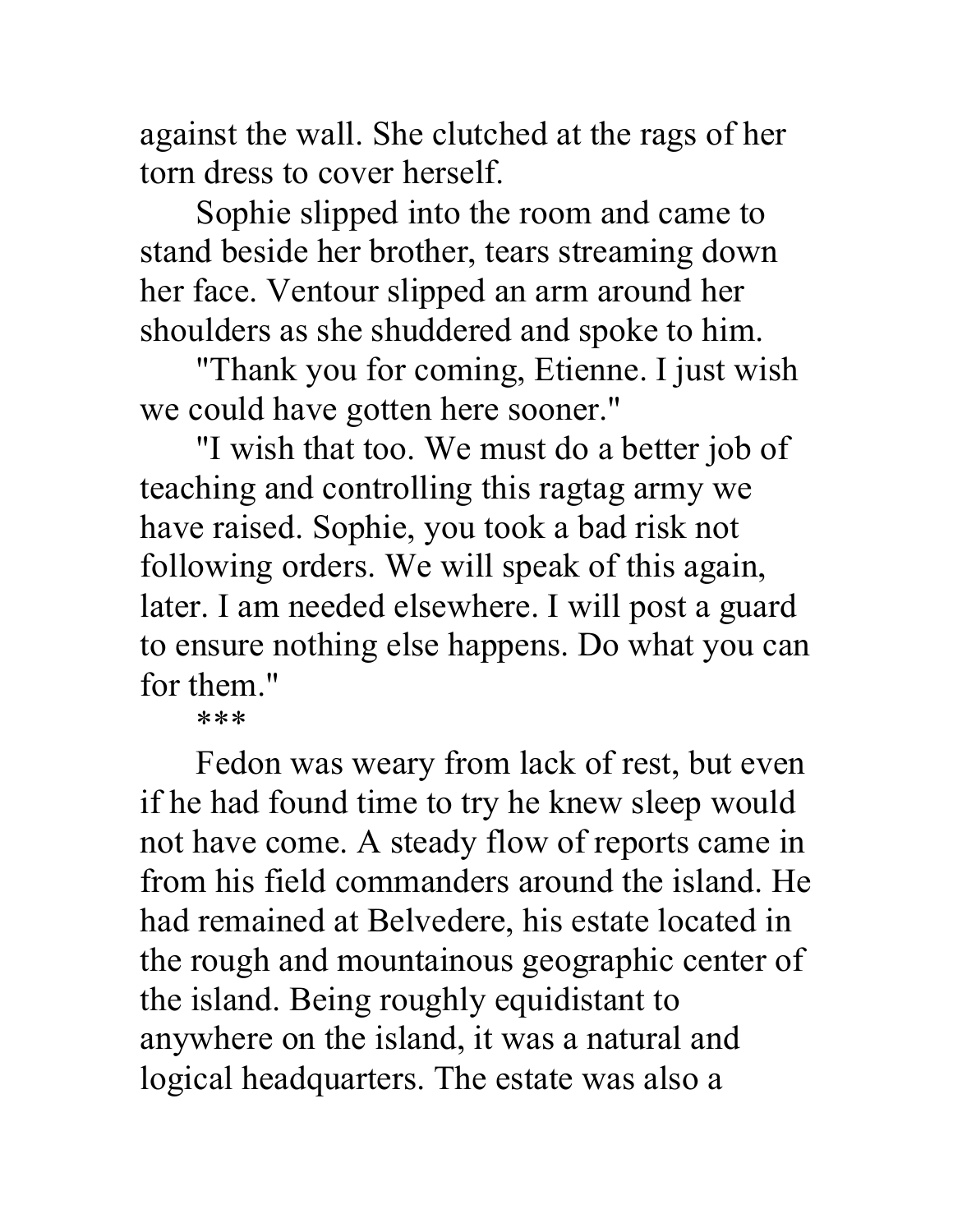convenient place to keep a small force in reserve, as reinforcements could be sent as fast as possible to bolster his men wherever necessary should they encounter stiff resistance.

They were not needed. Instead, they found themselves serving as jailers to a small, but growing stream of prisoners. By the time dawn broke Fedon had a squalling, disheveled crowd of forty men, women, and children locked in a large, unused storehouse on his estate. He had hoped for more. None had come from Gouyave and he wasn't surprised, as Besson's cruel streak was well known. Most of the prisoners had come from areas his friend Ventour and his brother Jean Fedon had led their forces to.

The one remaining town he had received no reports from was Grenville, on the windward side of the island. By itself Grenville was no more important a target than anywhere else, but the fact Ninian Home travelled there the day before for whatever reason changed everything. Fedon was desperate for La Valette to capture him, knowing his value and that the success of the entire rebellion could depend on it. The lack of news ate at him, but enough reports on the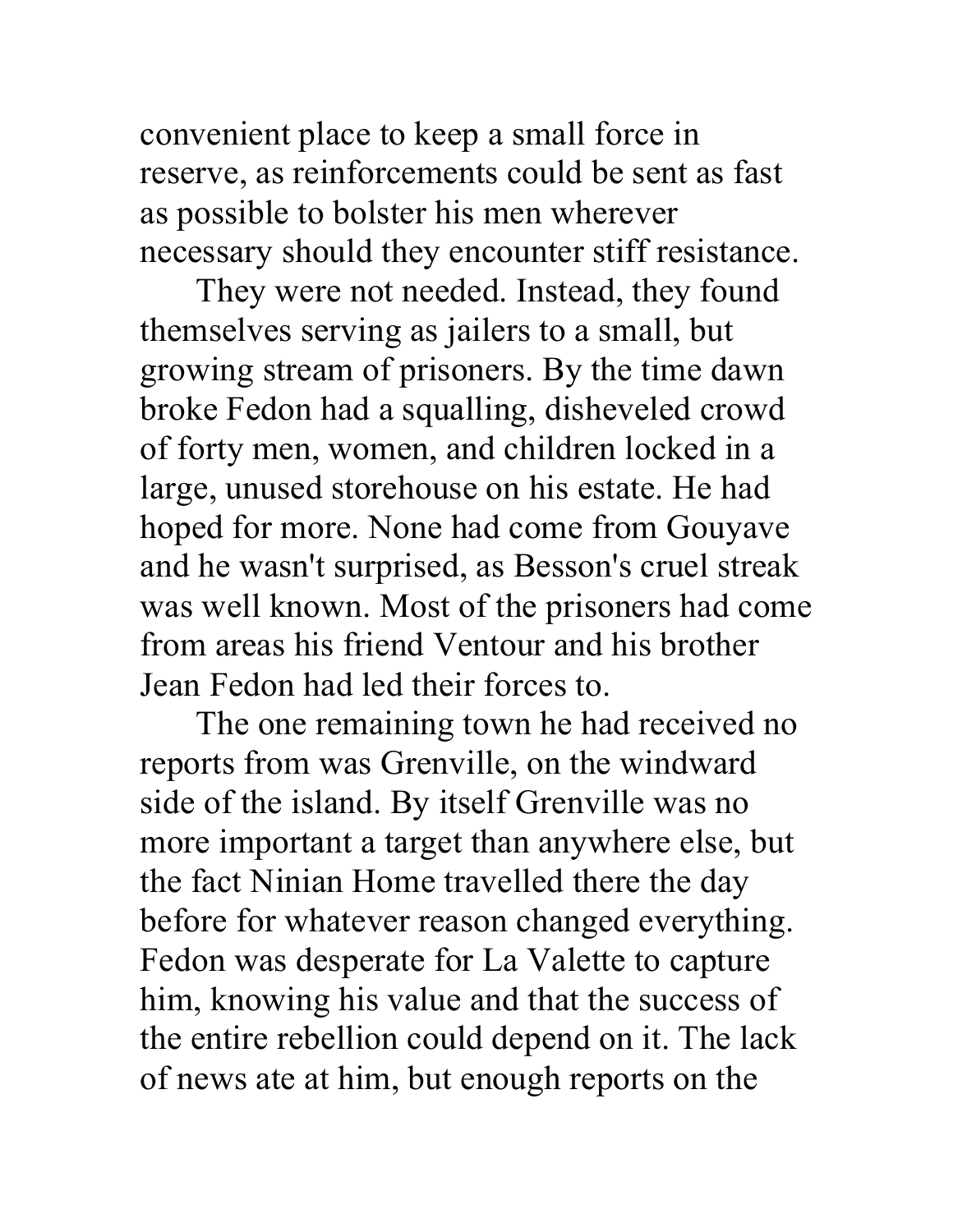situation elsewhere had finally arrived and Fedon knew he no longer needed to be concerned about other towns. Striding out of his mansion he signaled to a group of his men and their commander standing ready and waiting for orders.

"Louis, half of your men will remain here with you. You are in charge until I return. The rest of them are with me. We need to find out what is going on in Grenville. Let's go."

\*\*\*

They rode into Grenville an hour later. Despite it being straight downhill from Belvedere to the coast they pushed the horses hard, leaving them lathered with sweat. Fedon slowed them as they rode into the outskirts of the town and he sighed as he took in the destruction greeting them.

Grenville was a massacre. Dead bodies were strewn all over the streets. The stench was already bad and would soon be worse as the sun climbed higher in the sky. Buildings were vandalized everywhere he looked. They saw no living beings anywhere until they got further into the center of the town, where they found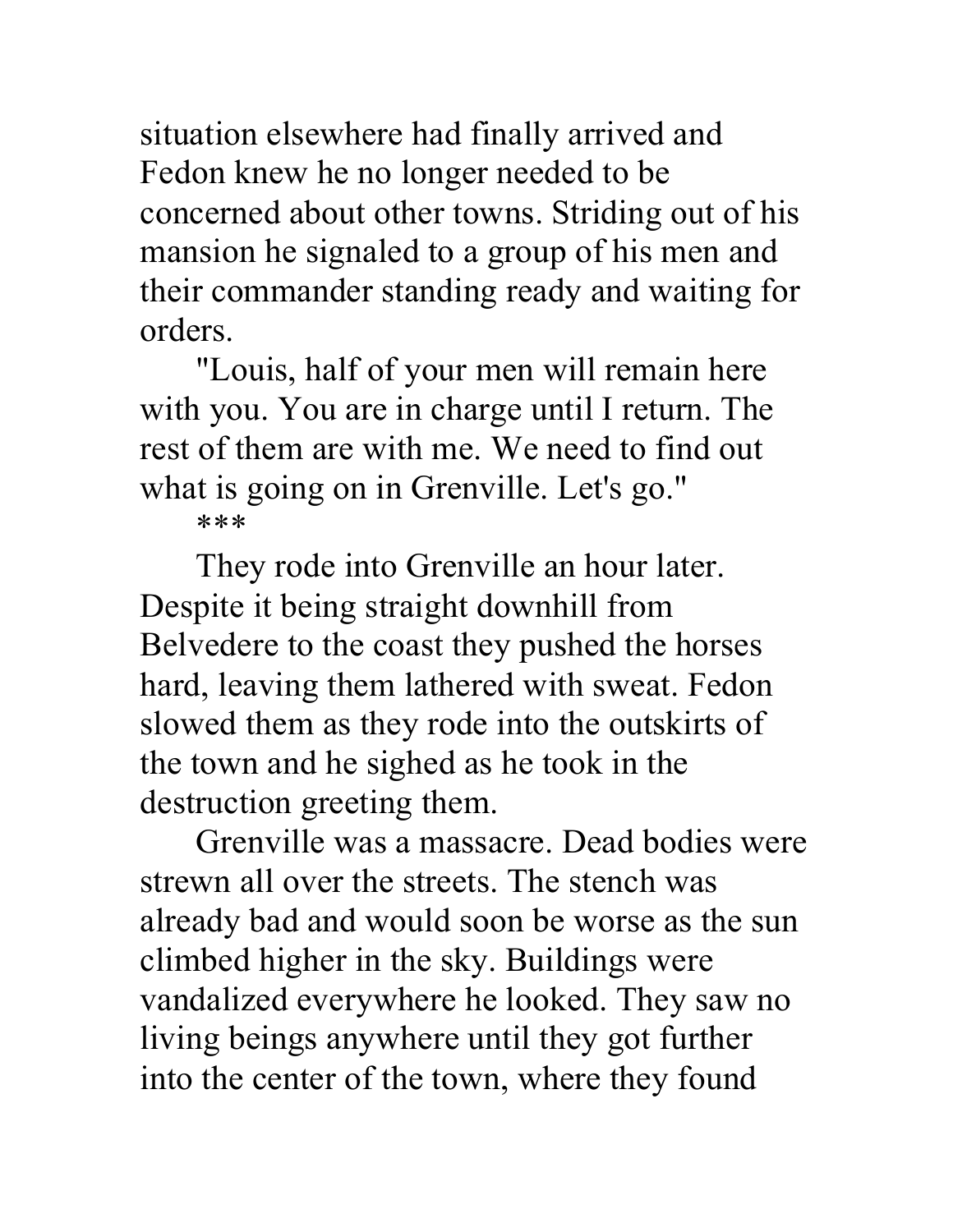several men milling about. In the main square several bodies were hanging from the limbs of a large tree. All were gently swinging back and forth in a strong breeze coming from the ocean. The breeze was welcome as it wafted away the reek from a large number of dead men still lying where they had fallen.

Fedon sighed and dismounted. He looked about in vain for the junior lieutenants they had designated to lead the men for the Grenville attack. He recognized none of the waiting men who were all staring at him. None of them spoke.

"Well?" said Fedon, an exasperated tone in his voice. "I am Julien Fedon. Who is in charge here?"

Once again the men all looked at each other until one finally shrugged and stepped forward.

"I am Joseph. I am not one of your leaders. All except one were killed in the fight for this town. There were soldiers here who put up a strong fight. They made a stand over there, but we overcame them all."

Fedon looked where the man pointed and saw a mansion further down the street. Fedon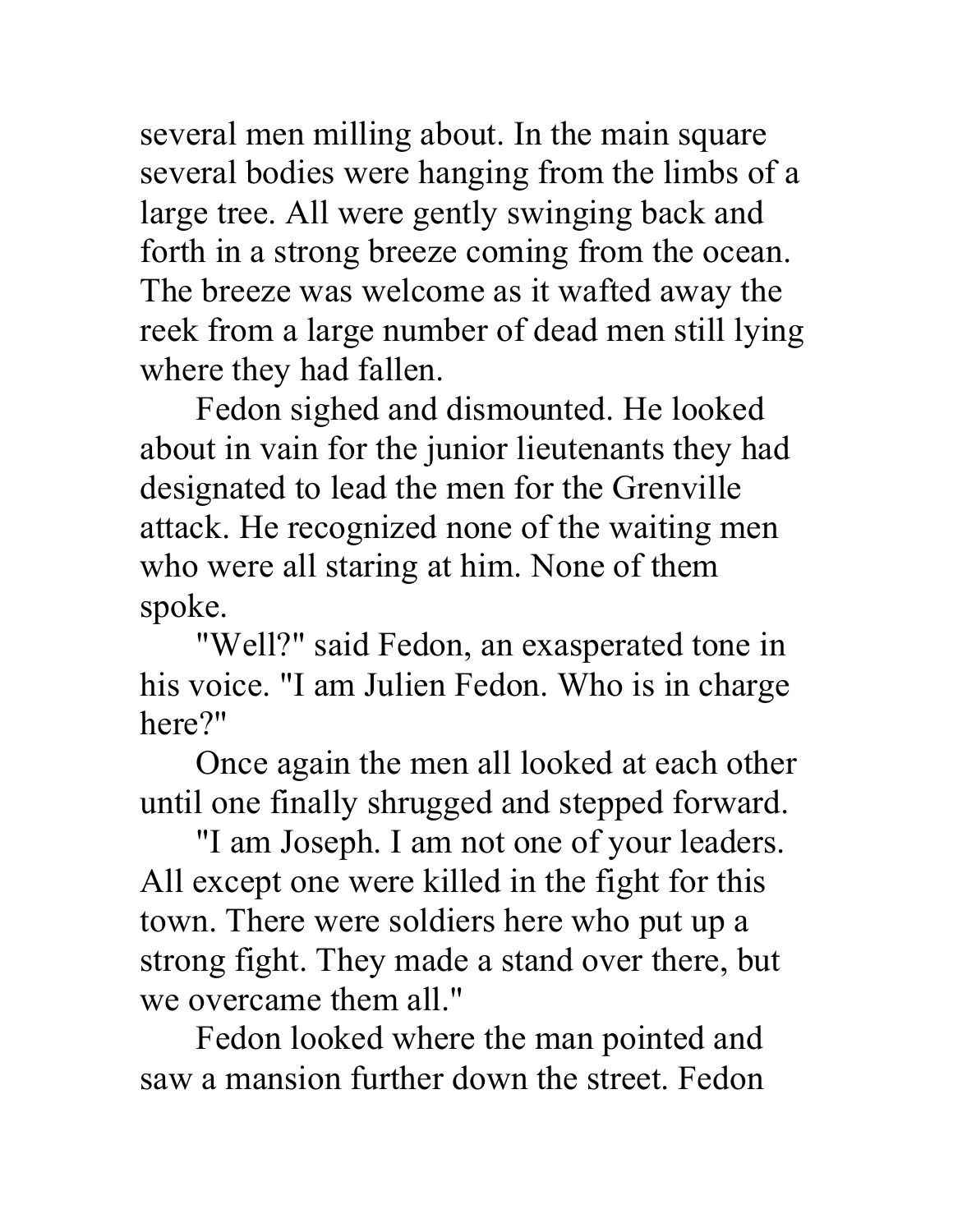realized at once an even larger pile of dead bodies was strewn haphazardly about the front verandah of the mansion. He turned back to the man.

"You say there is one leader left. Who is he and where did he go?"

The man pointed further down another street at the ocean shimmering in the distant sunshine, where Fedon knew the town docks were located.

"His name is La Valette. The old white man the soldiers were defending tried escaping by boat and he went after them. He has not come back."

Fedon sucked in his breath in dismay. He saw the men awaiting orders and knew he had to keep them occupied. He looked back at the man who had spoke up.

"I will go find out what is happening. For now, I want you in temporary charge of these men. Get them organized and lets start cleaning this up. We don't have time to dig separate graves because of the heat, so have them dig a big grave in the local cemetery and put all of these dead people in it as soon as possible."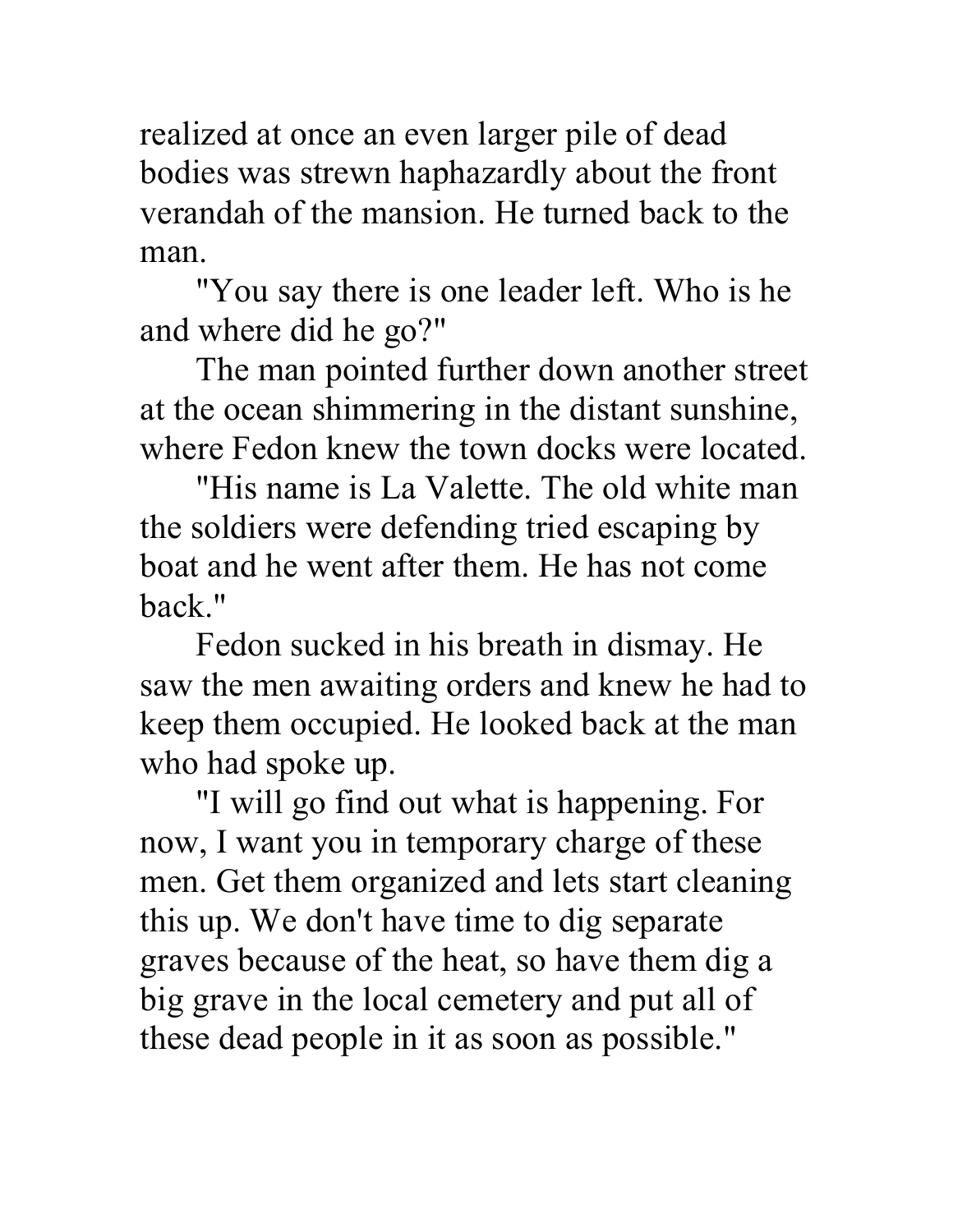Fedon turned to the men who had come with him to Grenville. "Follow me."

As he strode onto the main dock of the town minutes later Fedon scanned the horizon for signs of activity. One of the men with him cried out and pointed to the distant southern horizon not far out from the shoreline of the island. A smudge of white patches that could only be the sails of more than one ship was visible, but it was impossible to make out any details. Worse, Fedon couldn't tell whether they were sailing further away or returning to Grenville, leaving his only option to watch and wait. Knowing it would take time he ordered some of his men to find water and food while the rest settled down for the wait.

As the men were leaving the dock two white men rode up on horses and dismounted. The four heavily armed black men with them remained where they were. Fedon recognized the two whites as they walked toward him. The three men shook hands as Fedon greeted them.

"Montdenoix, I wondered what had happened to the two of you," said Fedon.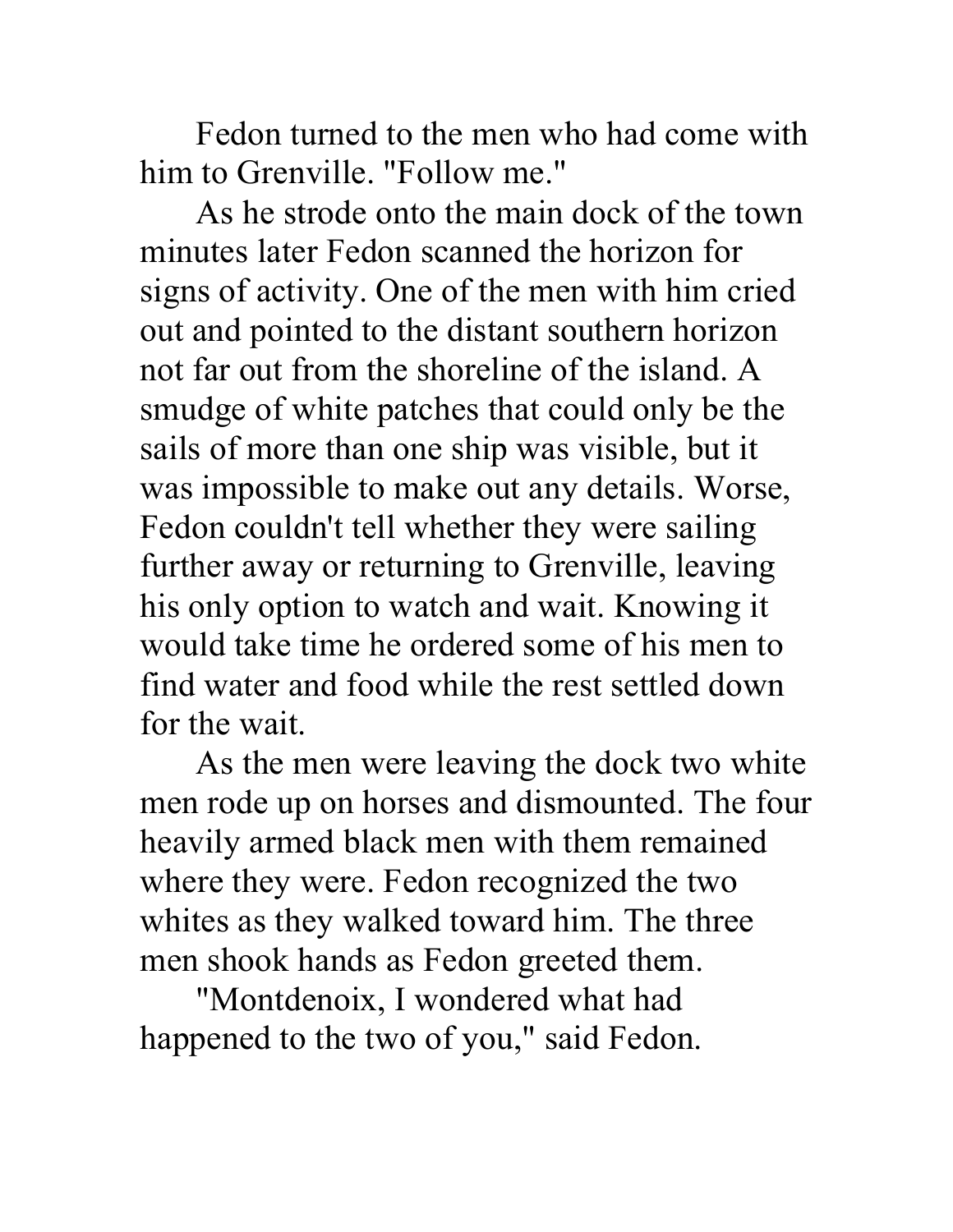One of the white men, stocky and muscular and with an air of command about him, looked around to ensure they were out of earshot of Fedon's men. Seeing a few too close for his liking he motioned to Fedon and his companion to step further away. When he finally appeared satisfied he turned back to Fedon with an exasperated look.

"Julien, please be careful. We do not want the names Hubert Montdenoix or Flemming Linger to be known around here. In fact, we don't want anyone to know we were within a hundred leagues of this island."

Fedon bowed his head in contrition for a moment. "I'm sorry, you did tell me this. Lack of sleep is affecting me."

"We understand," said Montdenoix, a grimace appearing on his face. "And yes, being white we thought it prudent to disappear until things settled down. A few of our own men to guard us also helped matters. But enough, the town has obviously been taken. What news is there of the Governor?"

Fedon explained the situation and as one all three men turned to look at the sails in the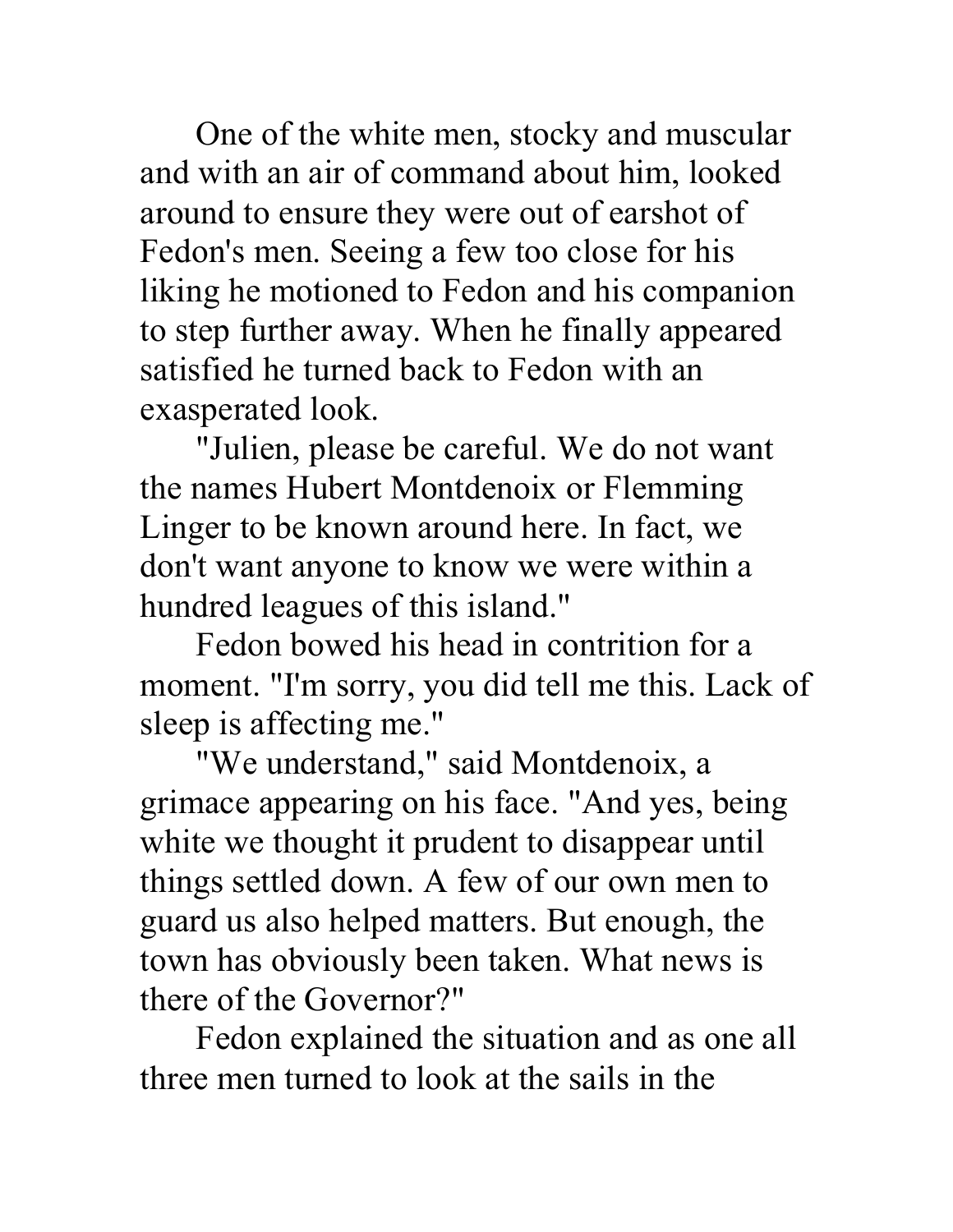distance. Flemming Linger, taller and thinner than his superior, peered hard into the distance and was the first to speak.

"I think they are coming closer."

"You are right," said Fedon, exhaling the breath he was holding with relief. "I wasn't sure, but they are definitely closer than they were a few minutes ago. God, let's hope they caught him."

Montdenoix pulled a flask out of his pocket and after taking a long drink of the contents offered it to the others.

"We may as well enjoy ourselves while we wait."

\*\*\*

An hour later a motley collection of ships were finally close enough details of the people on board could be seen. Fedon's spirits soared, as he was able to make out La Valette prancing about with a huge grin on his face on the deck of a small cutter. One other ship of similar size and design was with them along with a larger sloop, but the only one showing any damage was the cutter La Valette was on. An entire section of the starboard railing was gone and shot holes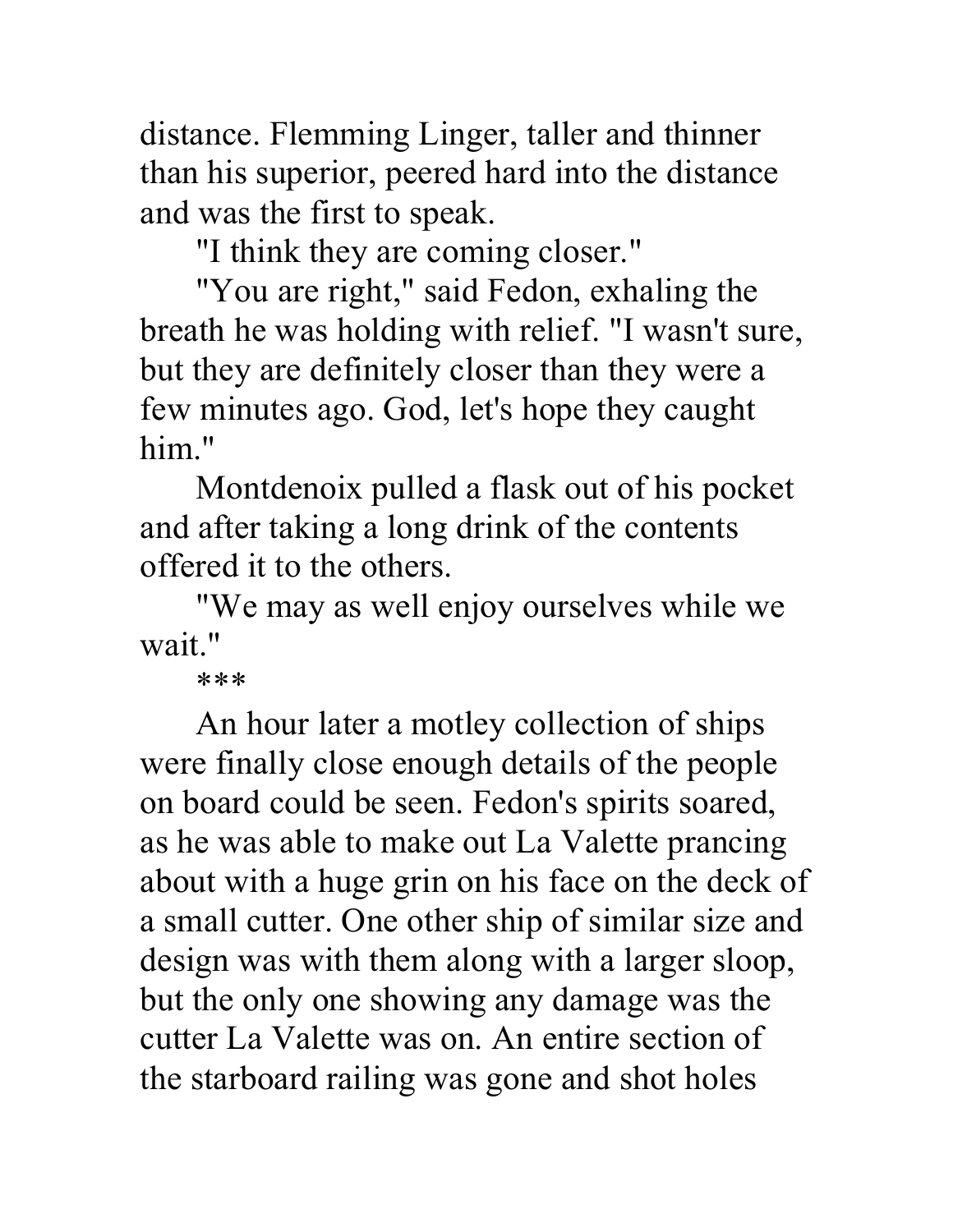could be seen in the sails. What could only be dried blood had run down the side of the ship in two places. As soon as they were close enough to be heard La Valette shouted across the water.

"Julien! We have him!"

Fedon breathed a sigh of relief and Montdenoix slapped him on the back in congratulations. As they waited for the ships to be secured to the dock Montdenoix spoke close to Fedon's ear, ensuring he would not be overheard.

"Well done, Julien. You have succeeded with everything you planned so far. My colleague and I must now take leave, for we have other tasks here in the Caribbean. We want the British to lie awake at night in fear everywhere, including even places they think are invincible like Jamaica. But we will be back. In the meantime, you know what to do."

"I do. We will not let up."

Montdenoix nodded and the two men left as a gangplank was put in place. Within minutes a dispirited and disheveled group of thirteen prisoners were being led onshore. Two of them were badly bruised and wounded white soldiers,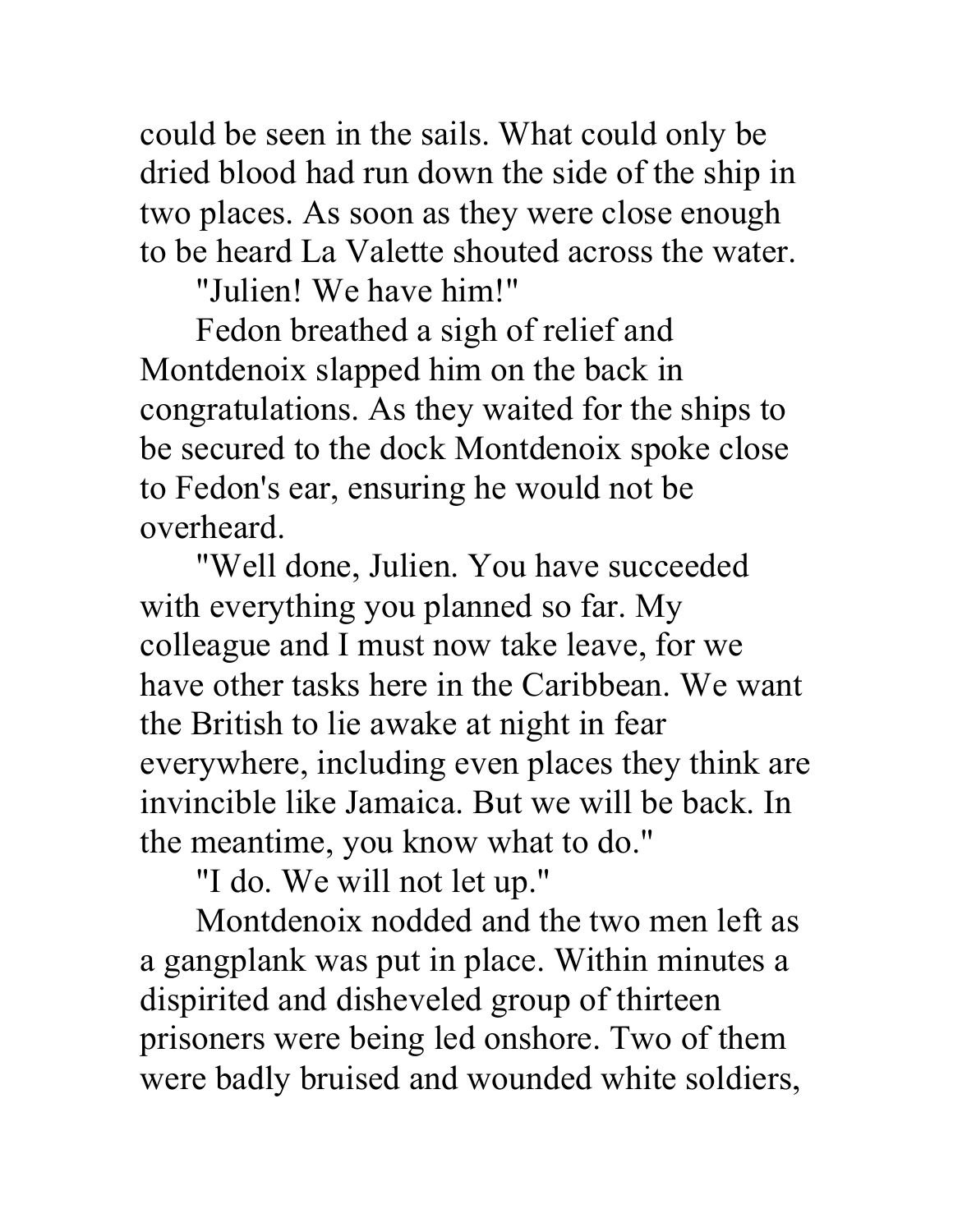but the rest were white men, women, and children. The oldest was a grey haired male with a massive bruise and dried blood on the side of his face. Julien knew the man was Governor Home, having seen him before at events in the capital of St. George's. La Valette preceded them and reached Julien first.

"It was hard fought, Julien, but we have him! The Governor had several soldiers with him, but our men fought well. I wanted more prisoners for you, but the soldiers made that impossible. As you can see he tried escaping with this ship, but soldiers know nothing of sailing and they didn't have enough men that knew what they were doing to be effective. I, on the other hand, had plenty of people that know how to handle a ship."

As he finished speaking the guards made the party of prisoners shuffle to a stop in front of Fedon. Governor Home saw they were being deliberately led to Fedon, an obvious signal he was someone of importance. As the Governor stepped to the front of the crowd a sense of recognition of appeared on his face. Standing as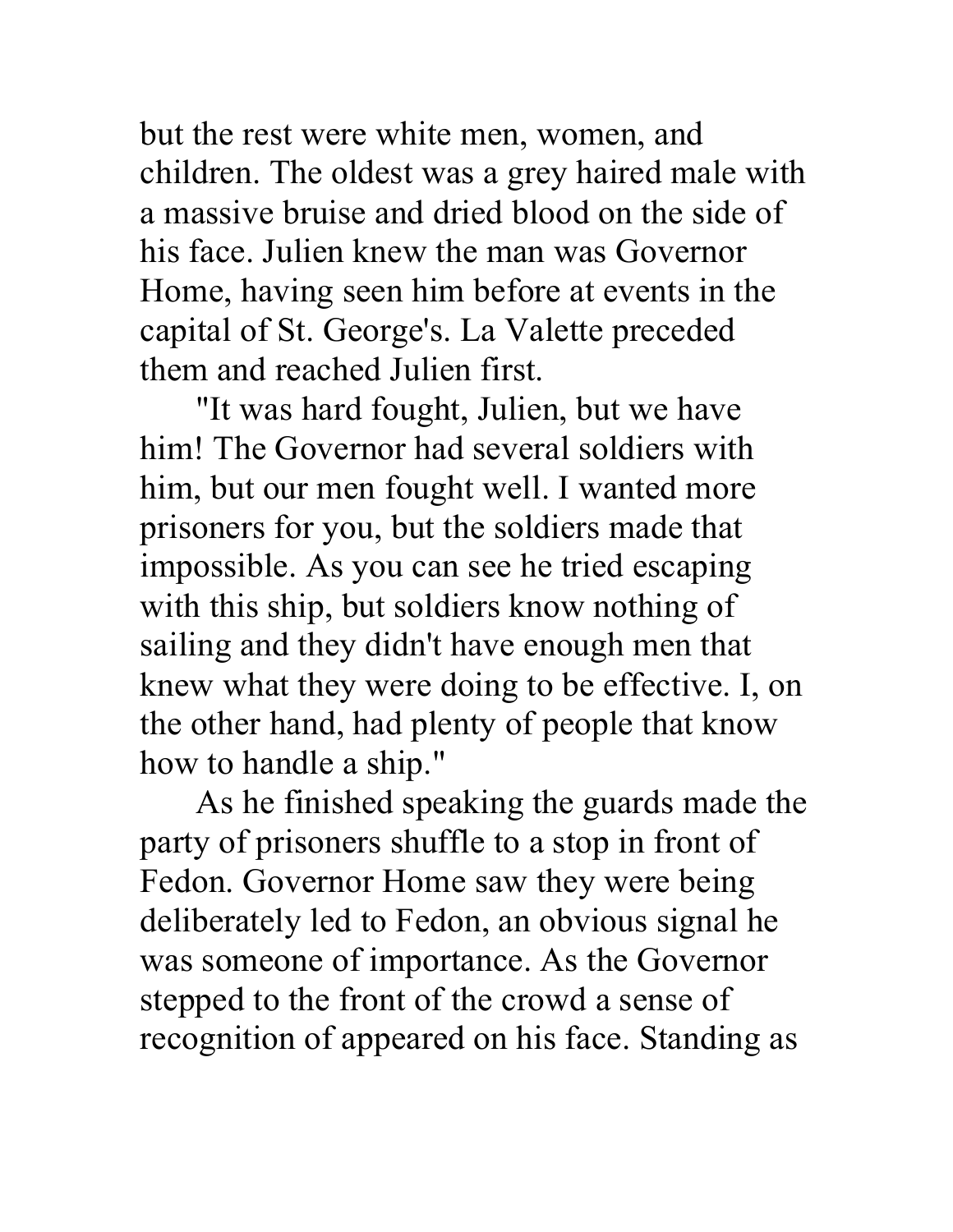stiff and straight as he possible he mustered a show of outrage.

"Who are you? Damn me, I've seen you before. You are a plantation owner, aren't you? Are you in charge of this gang of murderers and cutthroats?"

Fedon laughed. "Governor Home, to me they are just people fighting for their freedom and liberty, and I hardly think that makes them cutthroats. Who is right? Well, since I am in charge here I'd say I am, while you are no longer Governor of anything. I am Julien Fedon and you are all my prisoners."

Governor Home scowled. "It's the Goddamn French behind this, isn't it? They're using the free mulatto population as puppets. We should have packed all of you bloody spawn of frogs back to Africa where you belong long ago. Well, you have me, but are you civilized enough to show mercy to the women and children and set them free?"

"I'm afraid no one is going free, Governor. You may all be valuable to me at some point in the future. But not to worry, I am certain my people will be civilized enough to treat them at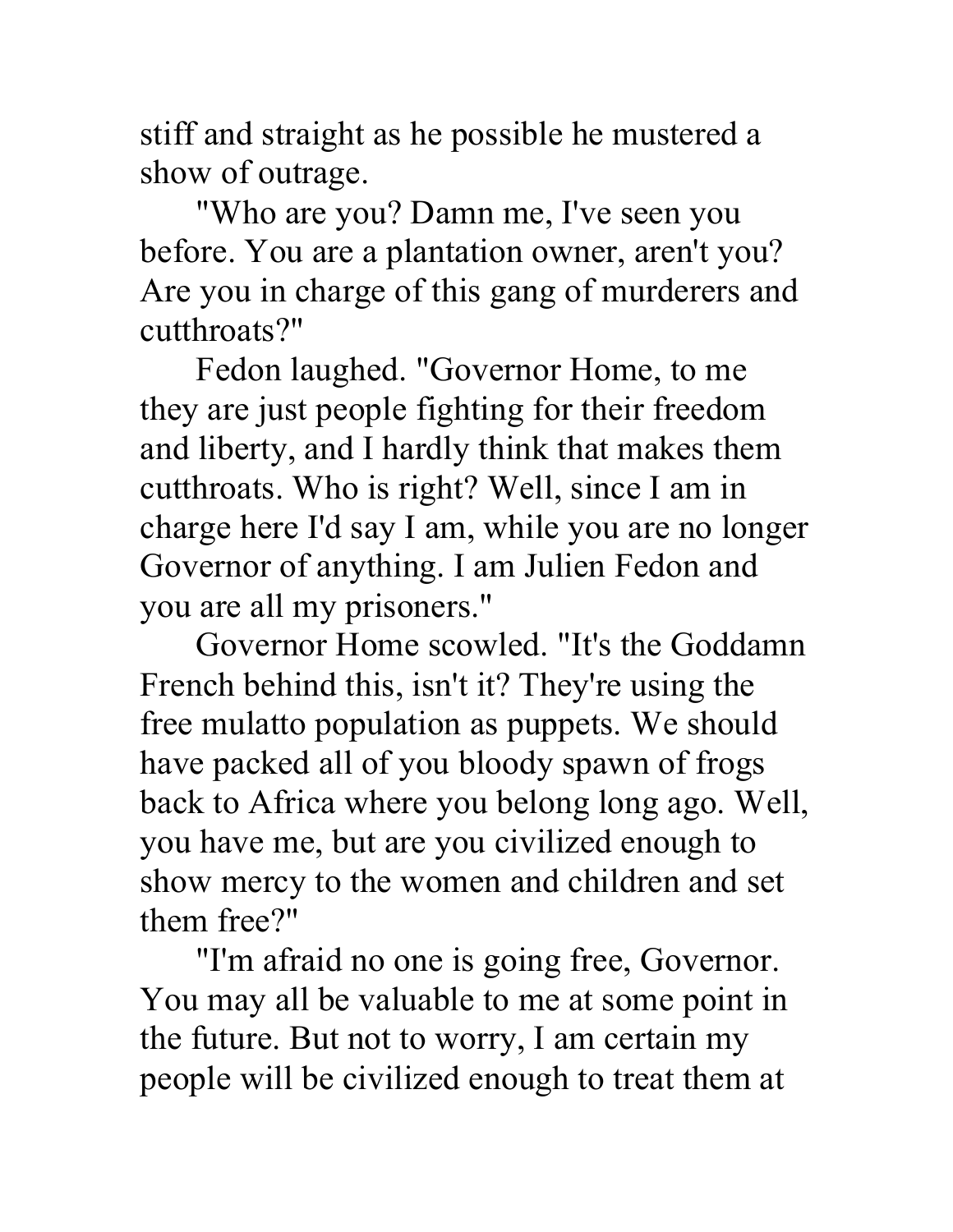least as well as you barbarians treat your own slaves."

Governor Home's face suffused with outrage. "You, a slave owner yourself, dare to call me a barbarian?"

He shoved away La Valette's man standing guard at his side and swung a punch at Fedon that never landed. Another of La Valette's men anticipated the move and drove the cudgel he was holding hard into the Governor's stomach. The Governor doubled over, clutching at his belly and gasping in pain. Another made to strike the defenseless man, but Fedon called for him to stop.

"There will be plenty of opportunity for that later. We have too much else to do for now. Take them to Belvedere and put them with the others. La Valette, I need to question the Governor later about a few things like the defenses they have in St. George's and I need him capable of responding, so please restrain the men for now. We have done well this day, but we still have to make our final effort and take St. George's. Once I am my answers and we know whether I can use him as something to bargain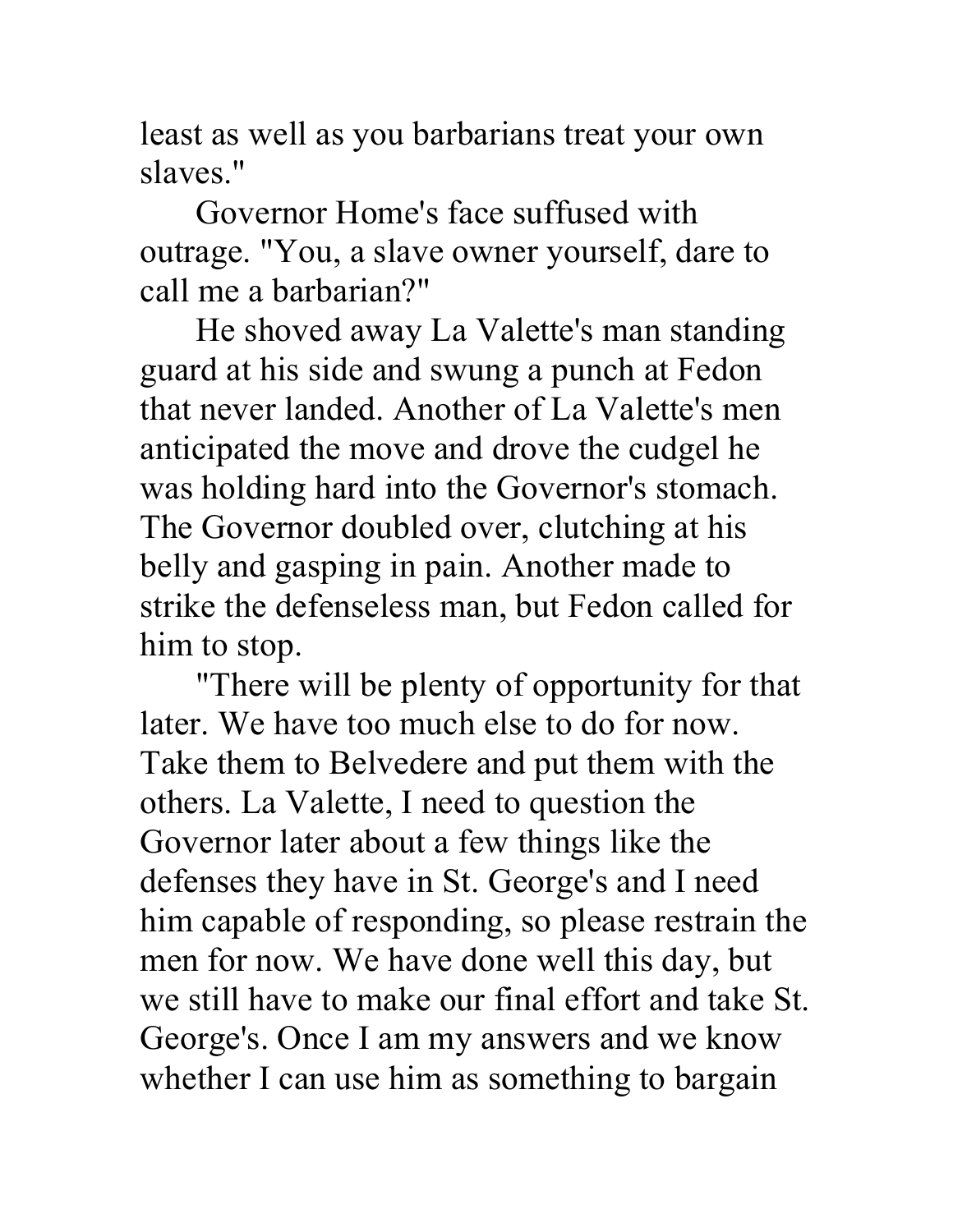with, I will consider turning him over to you to do as you please."

"I pray that day comes soon, Julien."

"And Jean? I congratulate you and your men. Well done."

\*\*\*

Situated on a prominent, hundred-foot high hilltop right at a point of land jutting into the ocean, Fort George dominated everything in the capital of Grenada. The point effectively created the St. George's inner harbor as well, providing excellent shelter and a deep-water port for ships of all sizes.

As Kenneth MacKenzie made his way almost two weeks after the rebellion began to the Governor's office in Fort George he had no interest in enjoying the excellent view of the Caribbean sunset the Fort offered. He and the three other men with him had far weightier matters on their minds. Their distress over what was happening was etched in the men's faces. An Army Lieutenant was standing with the guards at the entrance to the Fort awaiting their arrival and he escorted them direct to the Governor's meeting room. Another officer was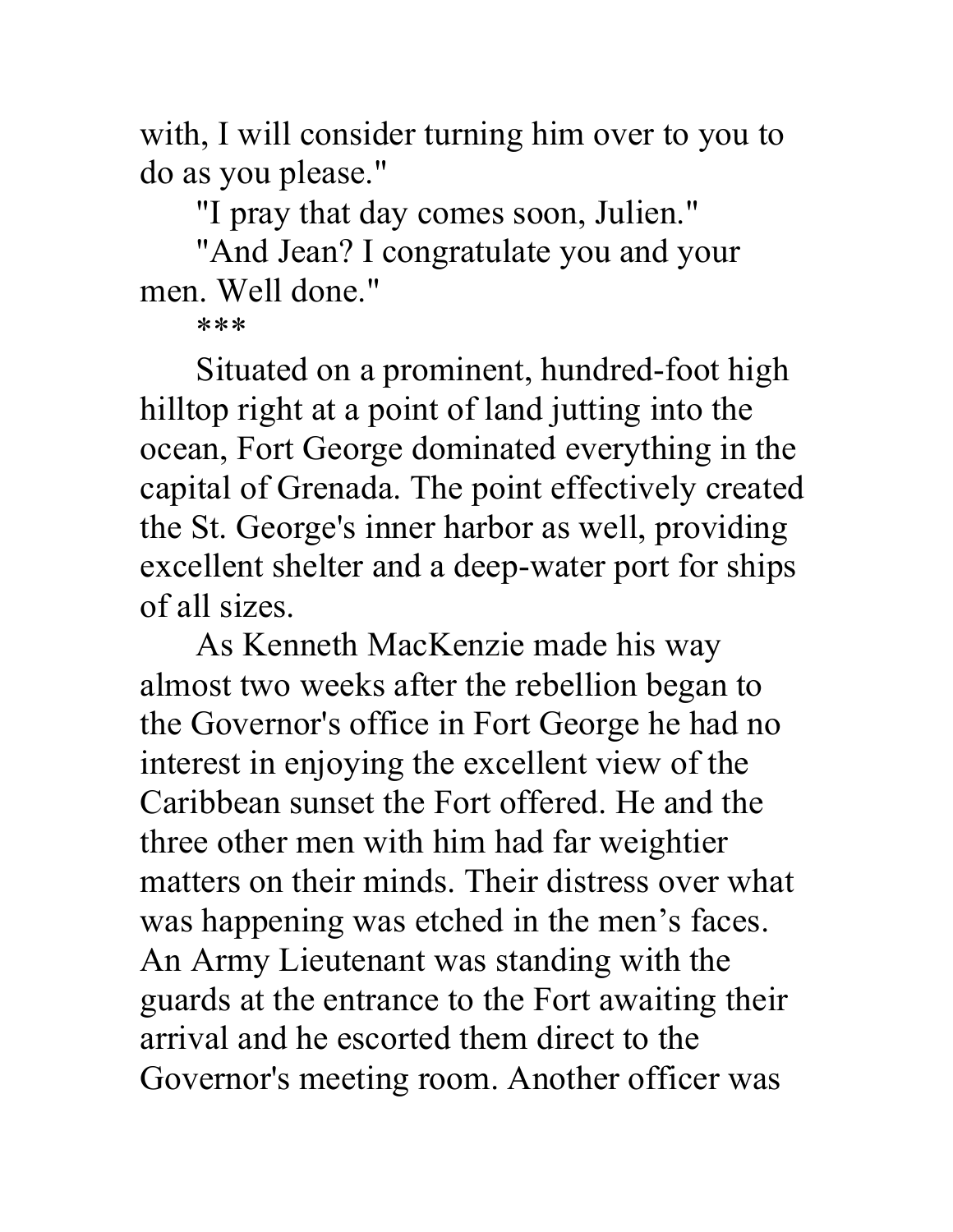already there, rising to greet them as they came in.

While the Lieutenant stepped into the background and began pouring a glass of wine for each man the other officer stretched out his hand. This man was tall and imposing, sporting a broad moustache stretching well beyond the corners of his mouth.

"You are Colonel John Walter, I assume?" said MacKenzie as he walked up and shook hands with the man.

"Sir, I am."

"Thank you for meeting us. I am Kenneth Mackenzie, senior member of the King's Council for Grenada and these men are my colleagues on the Council."

MacKenzie introduced the others and motioned for everyone to sit around the meeting table.

"Colonel, we understand you have been rather occupied with the military situation. We also understand you arrived just in time to be appointed senior Army officer for this island at the worst possible moment. But we have heard disturbing rumors about the status of Governor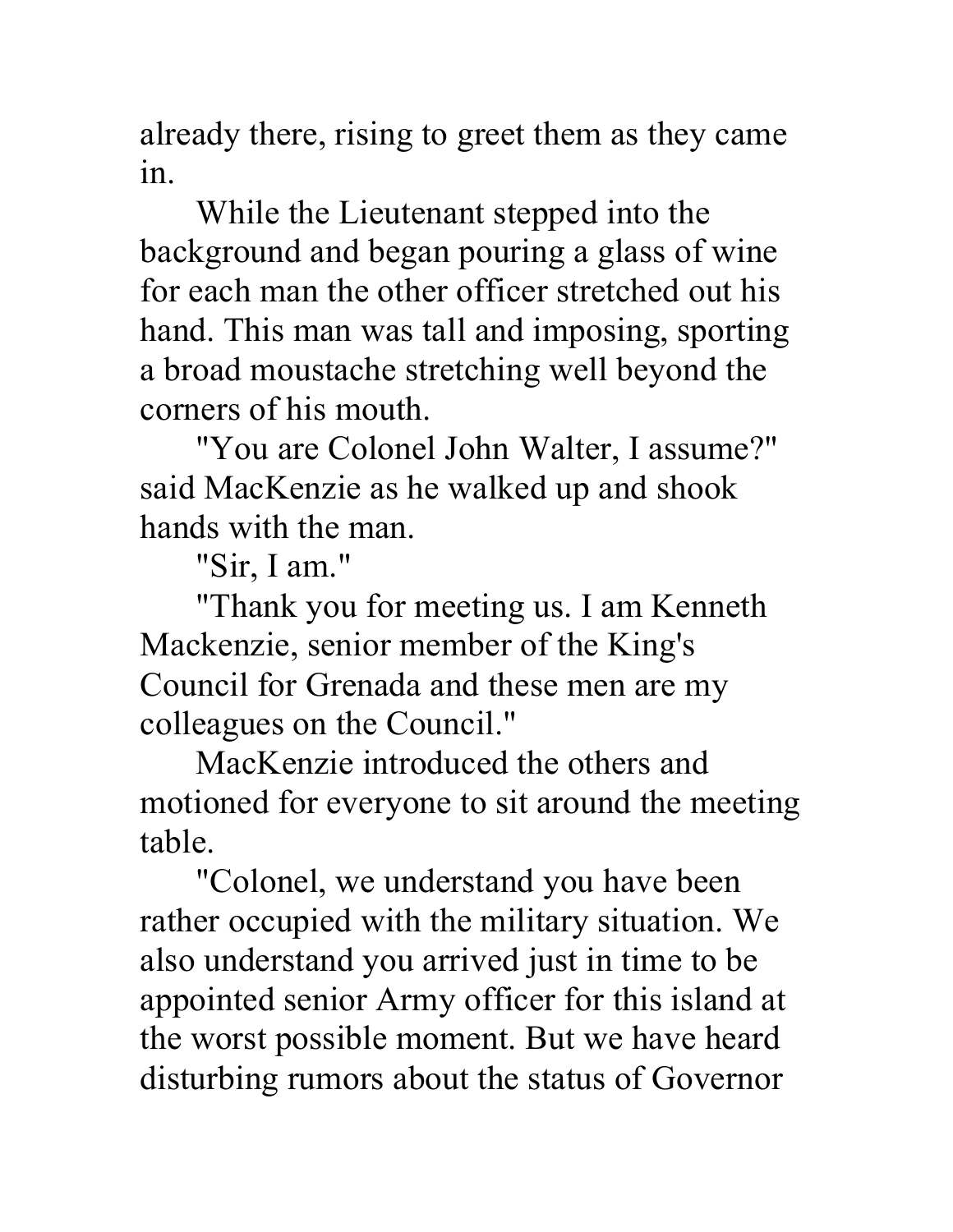Home and we felt we could wait no longer. Is it true he has been captured?"

The colonel sighed. "Gentlemen, it appears to be true. We believe he is still alive and being held captive, but cannot be certain as we have not received any communication from these rebel slave scum."

"Have you made any attempts to actually communicate with them, sir?" said one of the Council members.

"Good God, no," said the Colonel, with an incredulous look on his face. "Don't know why we would do anything like that and we won't be, either."

"Colonel," said MacKenzie, with a sharp tone to his voice that made the Colonel's head snap back in surprise. "That is not your decision to make, sir. If the Governor is indeed a captive then that means my Council members and I are in charge here. As senior member of the Council I am assuming the role of Acting Governor as of now. Given the circumstances it was acceptable to let the military take the lead on dealing with the situation and military matters will continue to be your domain. But this has gone on long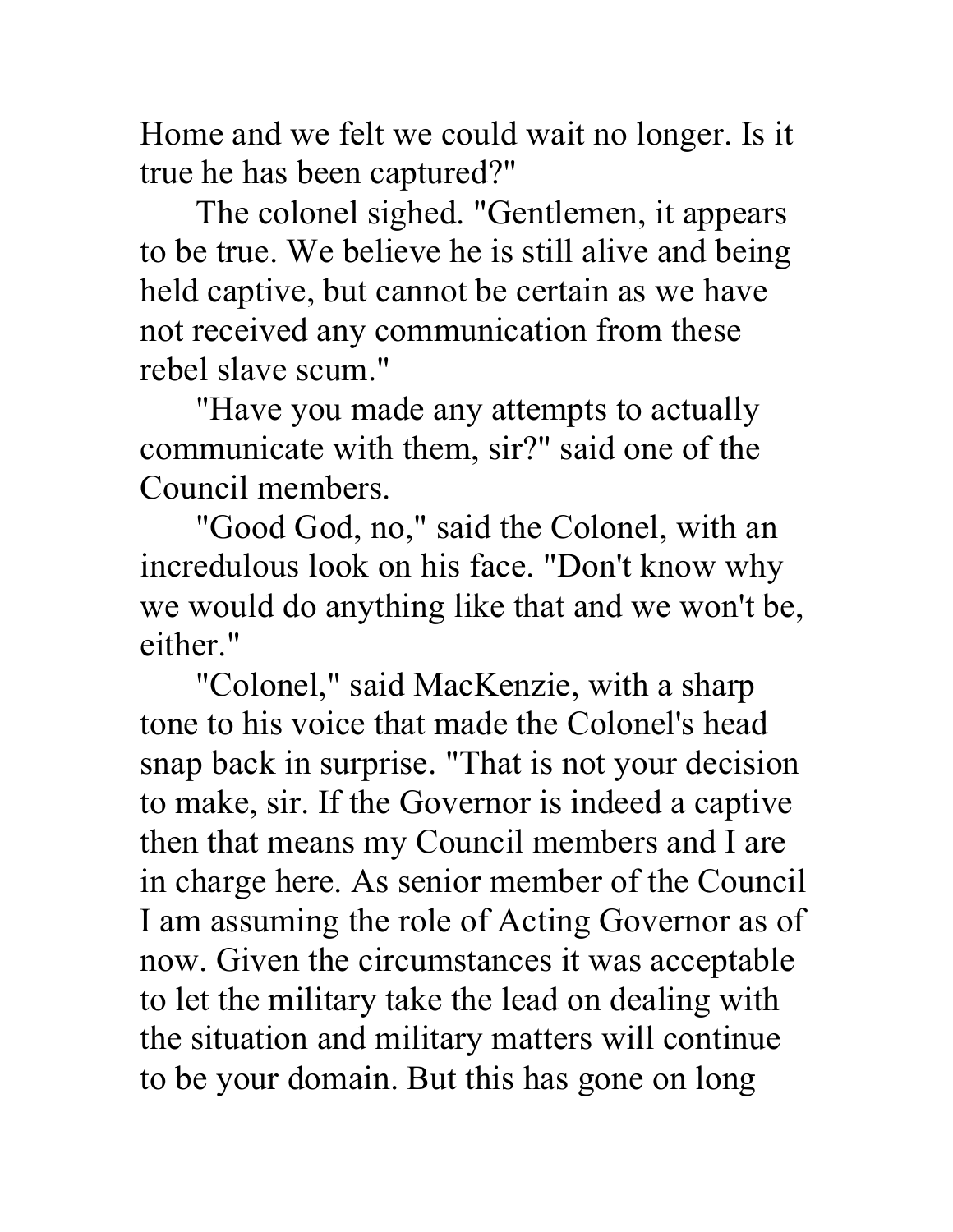enough and you need to understand we are in charge here. Am I making myself clear?"

The Colonel paused for a long moment, before offering a curt nod. "Sir, you are."

"Fine. We would now like a full report on the situation, please."

The Colonel paused once more before stiffening in his chair as he began to speak, sitting as if he was standing on a parade ground being reviewed.

"Gentlemen, as I expect you know by now a full scale rebellion was launched in key centers in the north of the island on the night of March 2nd. I am sorry to tell you we have reports of total massacres of the British population in some places. We also believe they have taken a number of prisoners, but we are not certain who they are or how many."

The faces of the men on the Council grew grim as the Colonel related what little news they had of the Governor's capture. He had little to offer as to who was behind the rebellion, other than word Julien Fedon seemed to be a prominent leader.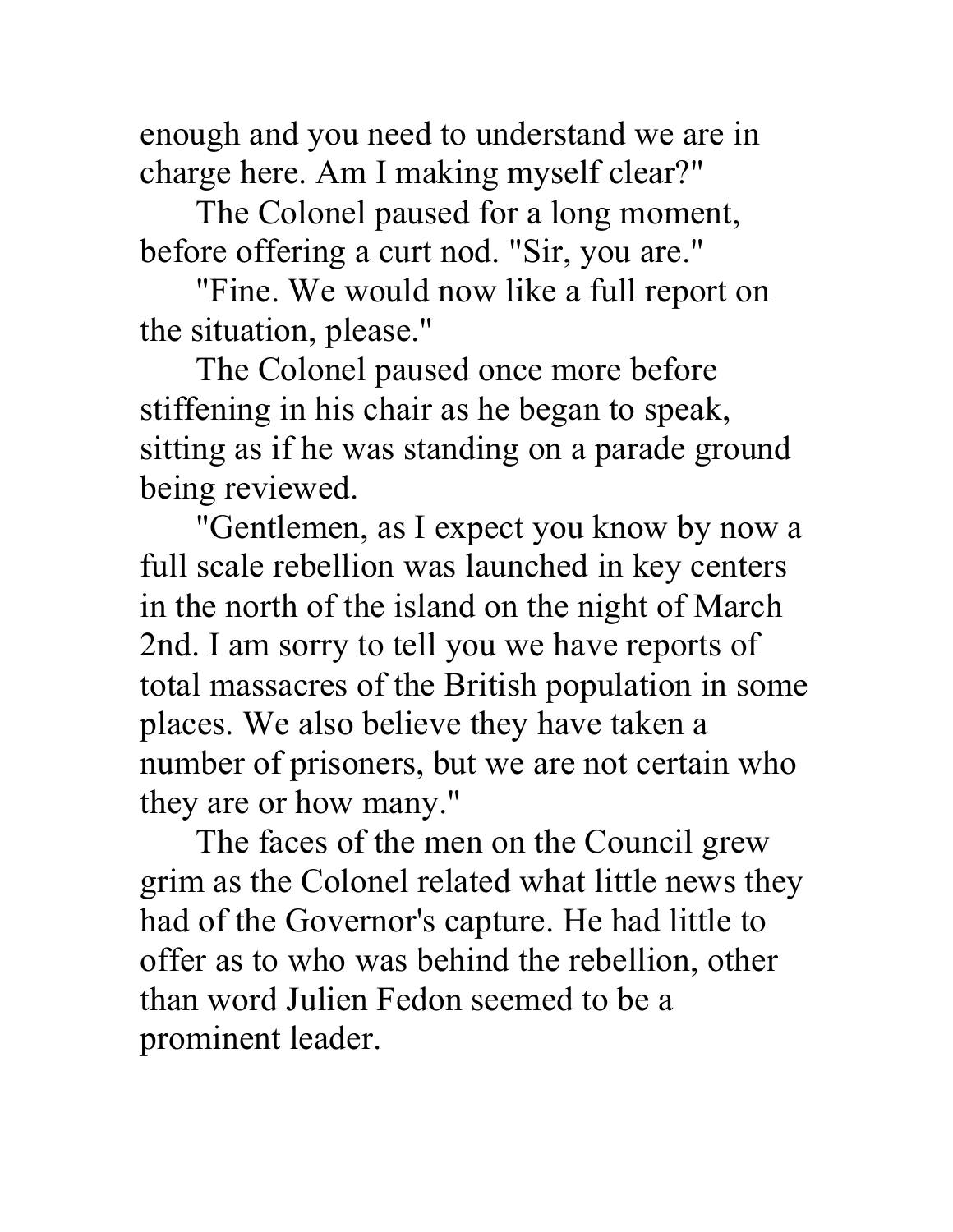"In the two weeks since this blew up the rebels have continued to make gains," said the Colonel. "Unfortunately, we lost several members of the Grenada Garrison defending the Governor when he tried to escape from Grenville. The animals also trapped several others in their barracks in Gouyave and proceeded to burn them to death, if you can believe it. I have lost well over a hundred and fifty valuable soldiers. I have been forced to deploy several men to try and help refugees that escaped the rebels gain the safety of St. George's. There were numerous attacks in the south of the island soon after this began, too. Effectively, we have been in fights on several different fronts with fewer resources than necessary for such a fluid situation. I deemed it appropriate to fall back and establish a defensive perimeter around the capital. As I expect you know, they made several determined assaults on our positions, but we have beat them back with heavy losses on their part each time. Unfortunately, though, the only part of this island we now control is St. George's itself."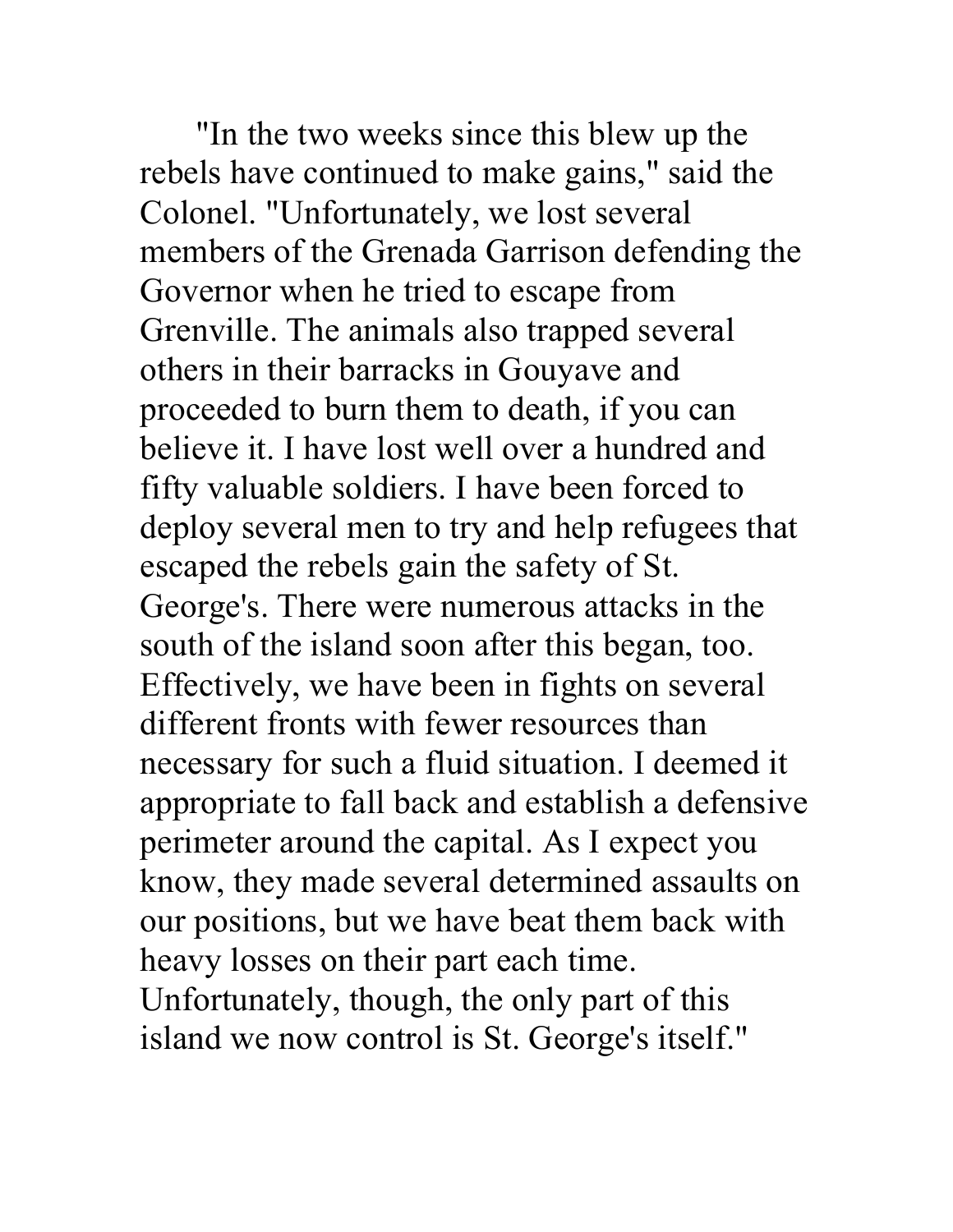"Yes, yes, you were quite right to fall back," said one of the Council members. "Colonel, what are your sources of information? Do they have anything more than just a name to give us as to who is behind this and what they seek to achieve?"

The Colonel raised his eyebrows in disbelief he was unable to hide, before turning to the waiting Lieutenant standing silently to the side.

"I haven't spoken to anyone personally so I wouldn't know. Lieutenant Ramsay?"

"Sir, I believe what little we have comes from the house slaves of our plantation owners who escaped or were let go because of their status as slaves. As for what the rebels want, we have no idea. It is clear they are targeting British plantation owners only, so some obvious conclusions can be drawn from that."

"This man Fedon, his name rings a bell," said MacKenzie. "Isn't he a colored owner with an estate somewhere in the north?"

"Look, ah—Governor MacKenzie," said the Colonel. "What does it matter who they are or what they want? These animals are killing our people. As soon as we have consolidated the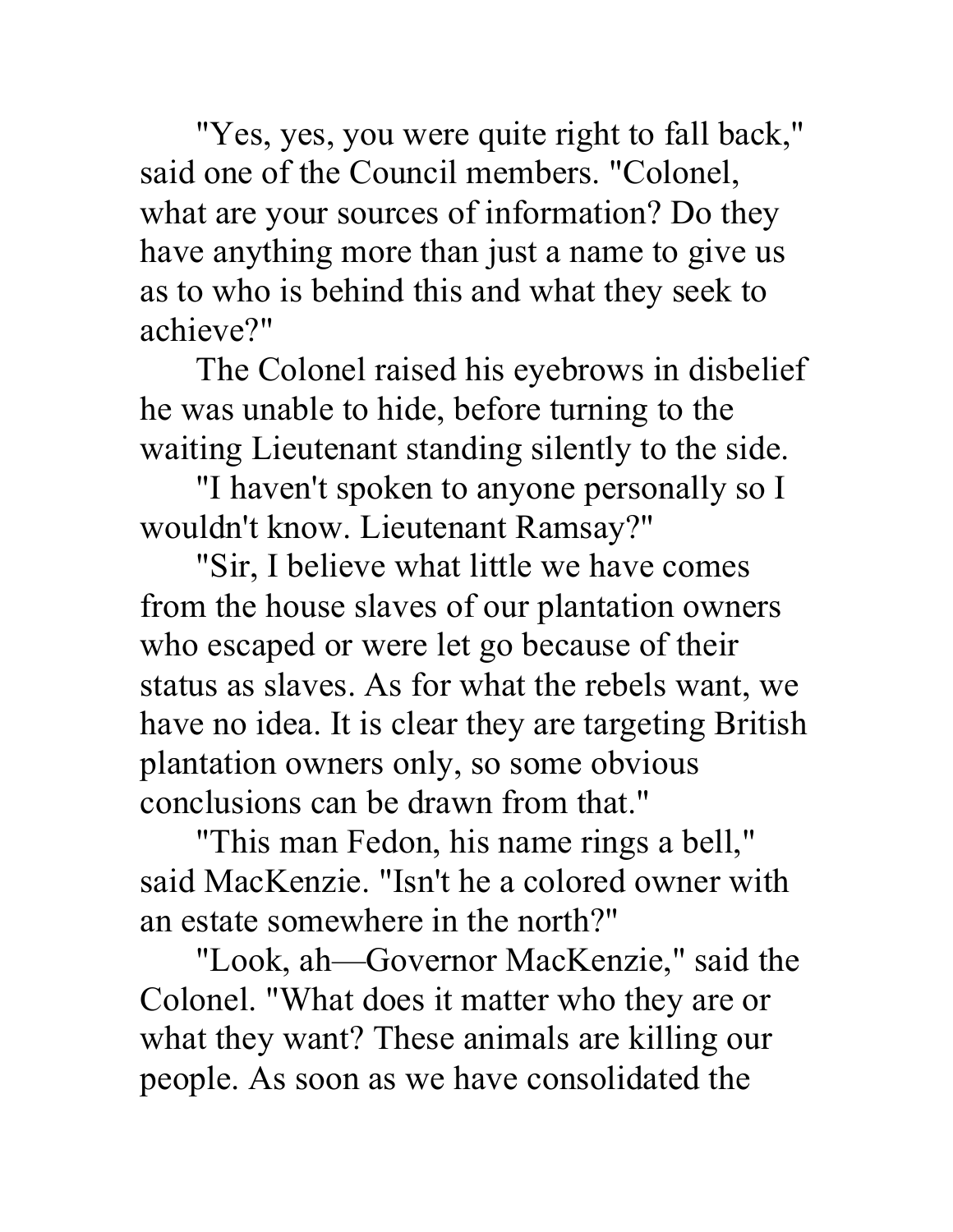situation to a point I am satisfied we will strike back to repay them in kind. We are already working on a draft plan that I hope will be ready soon."

MacKenzie remained still for a few long moments while he thought about a response. He glanced around at the other members of the Council. One of them spoke up.

"I think we should proceed as discussed, Kenneth."

As the other two men nodded agreement, Mackenzie turned his gaze back to the Colonel.

"Colonel, has it occurred to you there may be more going on here than meets the eye? It is not lost on us that French owners are not being attacked like us."

"Oh, bloody—look, sir, with respect. I will be launching an attack very soon. We will capture enough of these bastards you can spend all the time you want talking to them for information."

"Colonel, please proceed with your plans, but you will not proceed to the attack until we give you the word. We will be making some effort on our own to find out what we want to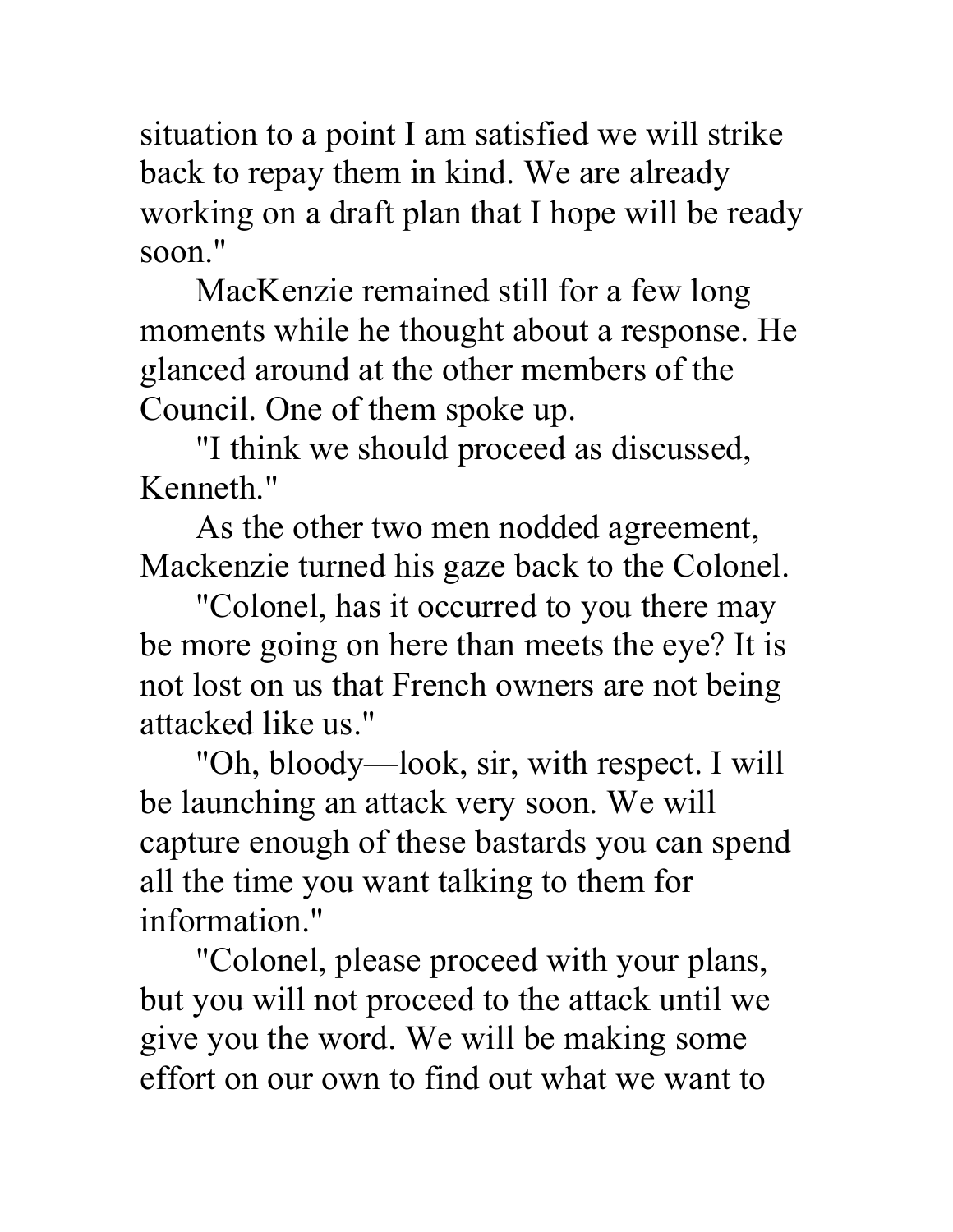know and we will also be attempting to communicate with this Fedon, if he doesn't contact us first. We need to know more about what is going on here. More importantly, do you have sufficient resources to get the job done, sir?"

The Colonel chewed on a corner of his moustache for a moment and shrugged. "I've never met an officer that thought he had enough men to work with in situations like this. Look, as I told you, we've lost some men, but overall I'm quite certain we will find a way to make do."

"Colonel, do you know how many men the rebels can field?"

"Well, no, but I am confident every one of my men is worth a hundred of theirs."

"I see. Well, I think that will be all for today, Colonel," said Governor MacKenzie. "We have a few matters to discuss among ourselves and perhaps we can meet again tomorrow, sir. Please carry on."

The Colonel remained sitting stiff where he was for a few long moments before nodding to the Council and standing. He waved for the Lieutenant to join him and the two officers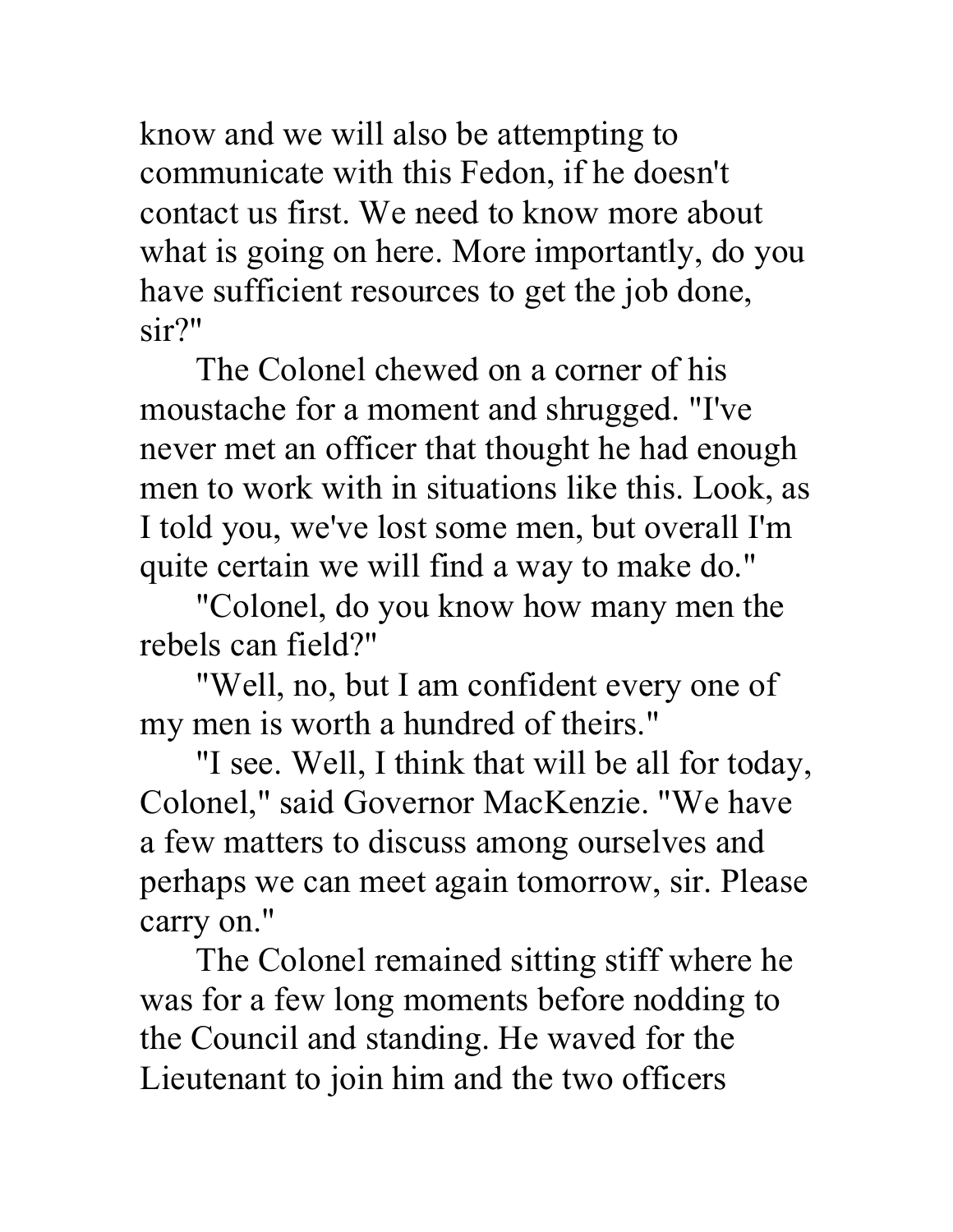locked eyes briefly before leaving. As the door closed behind them MacKenzie sighed and turned to the other men in the room.

"Well, gentlemen. What do you think? Is he the buffoon I think he is, or am I being too pessimistic?"

"You are not being pessimistic, Kenneth," said one, while the other two nodded.

"Well, we feared this would be the case," said MacKenzie. "We should have stepped in sooner. The man has no idea what forces his opponent can muster, how they are deployed, or anything of what their strategy may be, but he blithely assumes it'll all be just fine once he has at them. I fear there are far more enemies facing us than he thinks and at a minimum we should seek to have our losses replaced."

"Kenneth," said one of the Council, a worried look on his face. "Are there any soldiers to spare anywhere? This situation with the Maroons on Jamaica growing restive sounds dire. If our political masters face a choice between saving Jamaica or saving us, we all know what the decision will be."